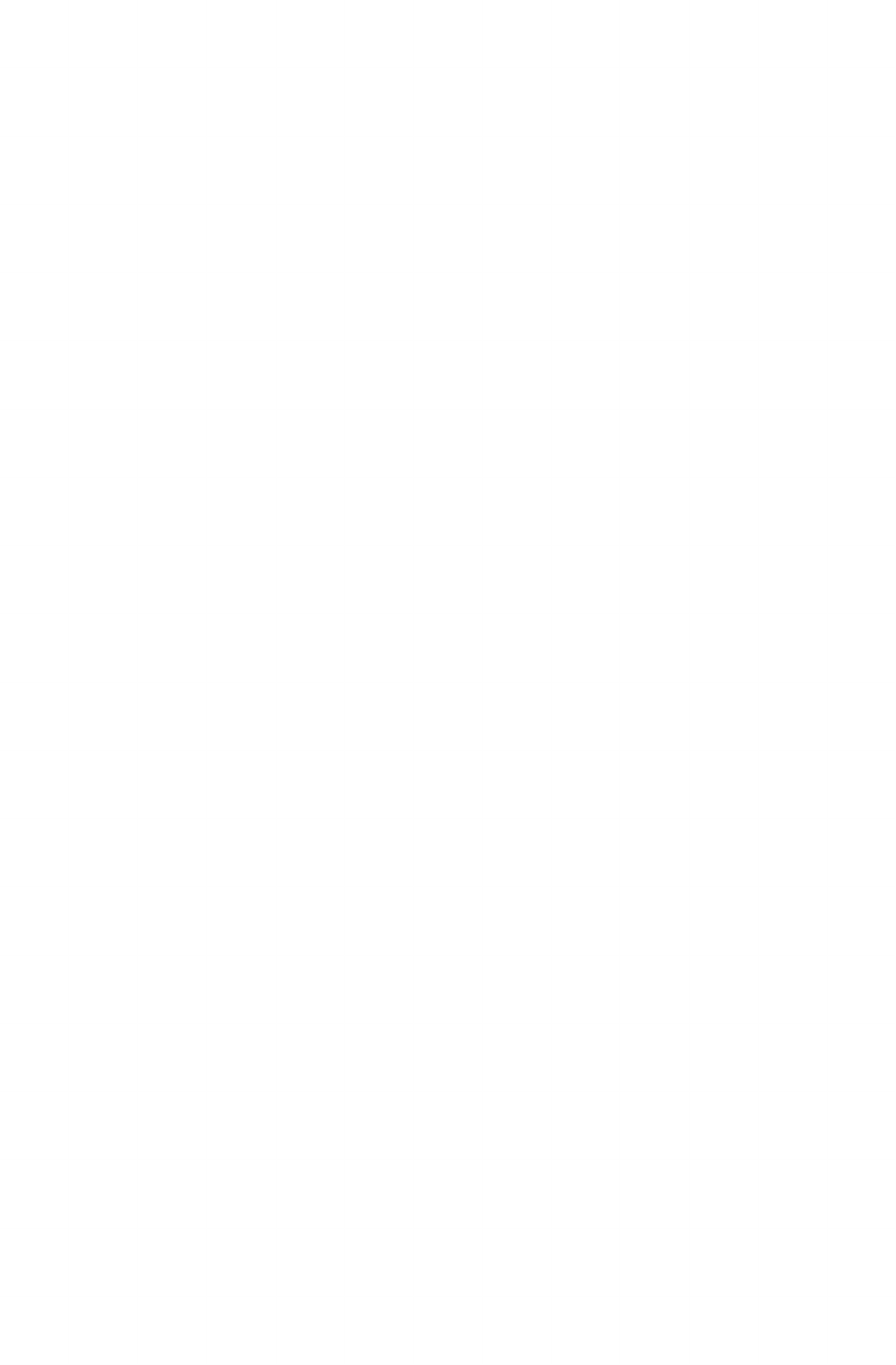*Workers of All Countries***,** *Unite !*

### JOSEPH STALIN

## **DIALECTICAL AND HISTORICAL MATERIALISM**

**Mass Publications • Calcutta**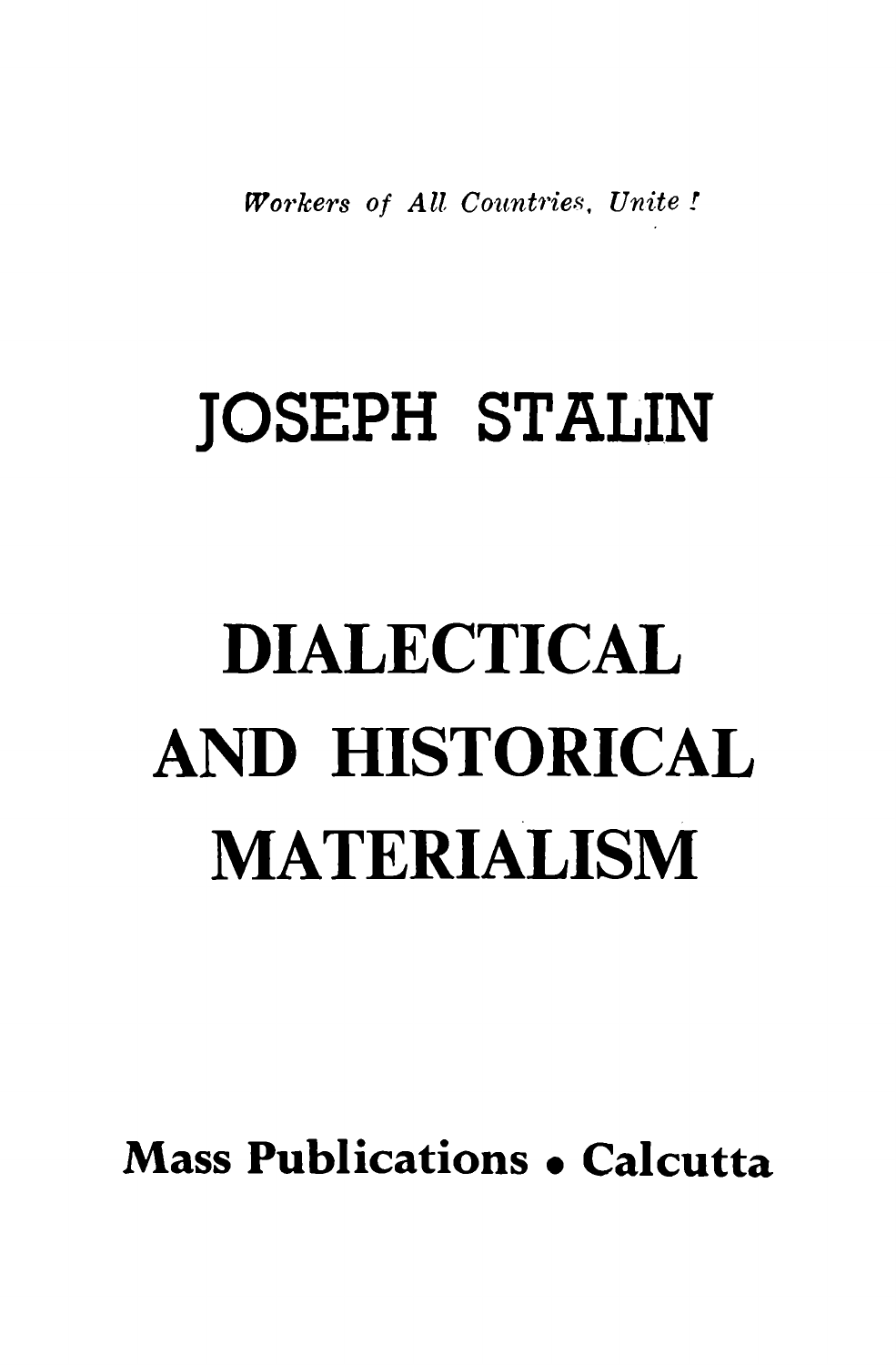**November 1975**

*Publisher's Note*

**The present English translation of J V Stalin's** *Dialectical and Historical Materialism* **is a reprint of the text given in the English edition of** *History of the Communist Party of the Soviet Union (Bolsheviks), short course***, published by Foreign Languages Publishing House, Moscow in 1950.**

**Rs 1-50/40 Cents/20 P**

*Published by* **Manika Barua Mass Publications 9/7B Ramanath Mazumder Street Calcutta 700 009** *Printed in* **A S Printing Concern 249 B B Ganguly Street Calcutta 700 012** *Sole Distributor* **Books & Periodicals**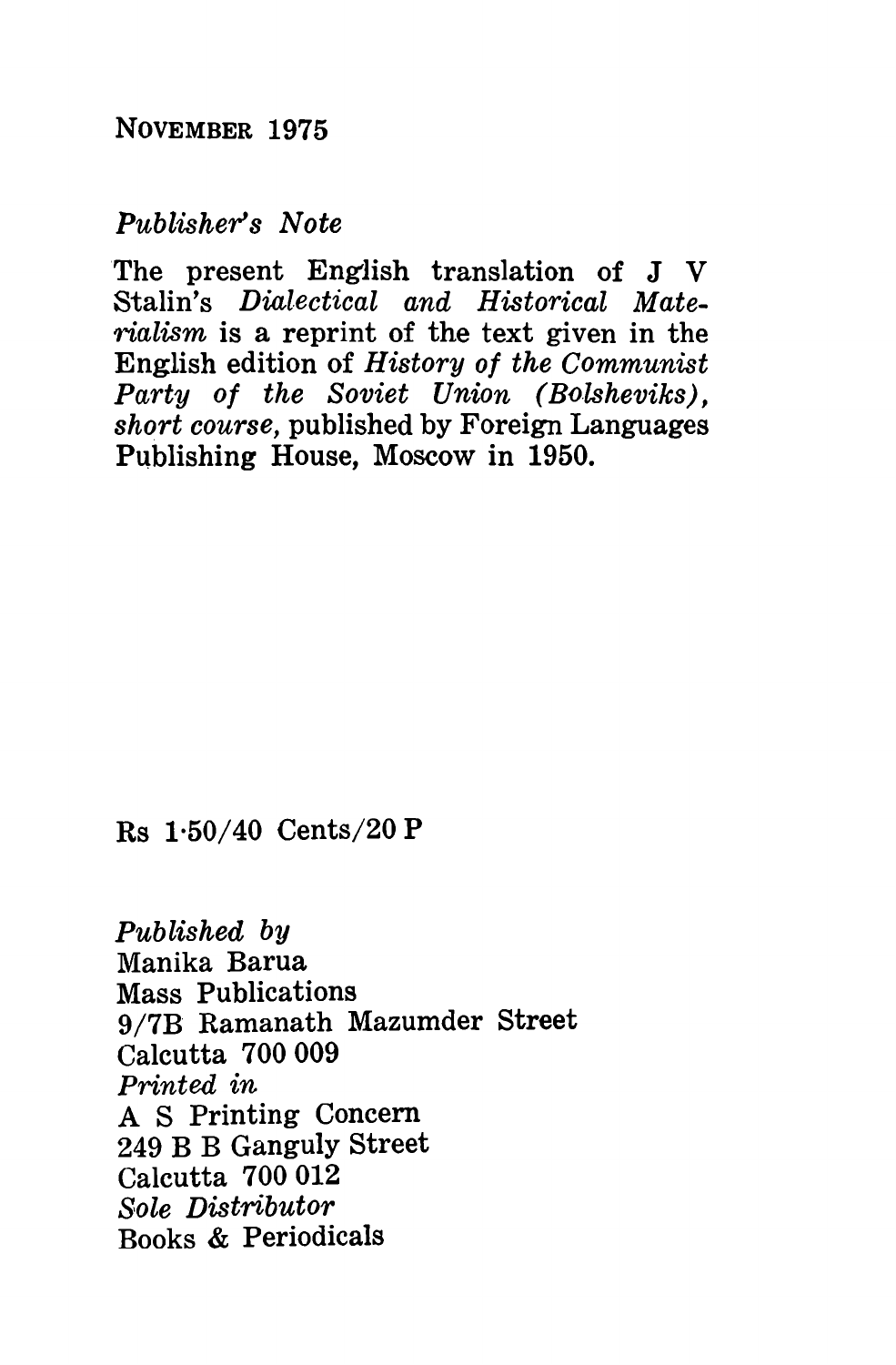#### **DIALECTICAL AND HISTORICAL MATERIALISM**

**Dialectical materialism is the world outlook of the Marxist-Leninist party. It is called dialectical materialism because its approach to the phenomena of nature, its method of studying and apprehending them, is** *dialectical,* **while its interpretation of the phenomena of nature, is conception of these phenomena, its theory, is** *materialistic.*

**Historical materialism is the extension of the principles of dialectical materialism to the study of social life, an application of the principles of dialectical materialism to the phenomena of the life of society, to the study of society and of its history.**

**When describing their dialectical method, Marx and Engels usually refer to Hegel as the philosopher who formulated the main features of dialectics. This, how-ever, does not mean that the dialectics of Marx and Engels is identical with the dialectics of Hegel. As a** Marx and Engels took from **Hegelian dialectics only its "rational kernel," casting aside its Hegelian idealistic shell, and developed dialectics further so as to lend it a modern scientific form.**

**"My dialectic method," says Marx, "is not only different from the Hegelian, but is its direct opposite. To Hegel,. . . the process of thinking, which, under the name of 'the Idea/ he even transforms into an independent subject, is the demiurgos (creator) of the real world, and the real world is only the external, phenomenal form of 'the Idea/ With me, on the contrary, the ideal is nothing else than the material world reflected by the human mind, and translated into forms of thought." (Karl Marx,** *Capital,* **Vol. I, p. XXX, George Allen & Unwin Ltd., 1938.)**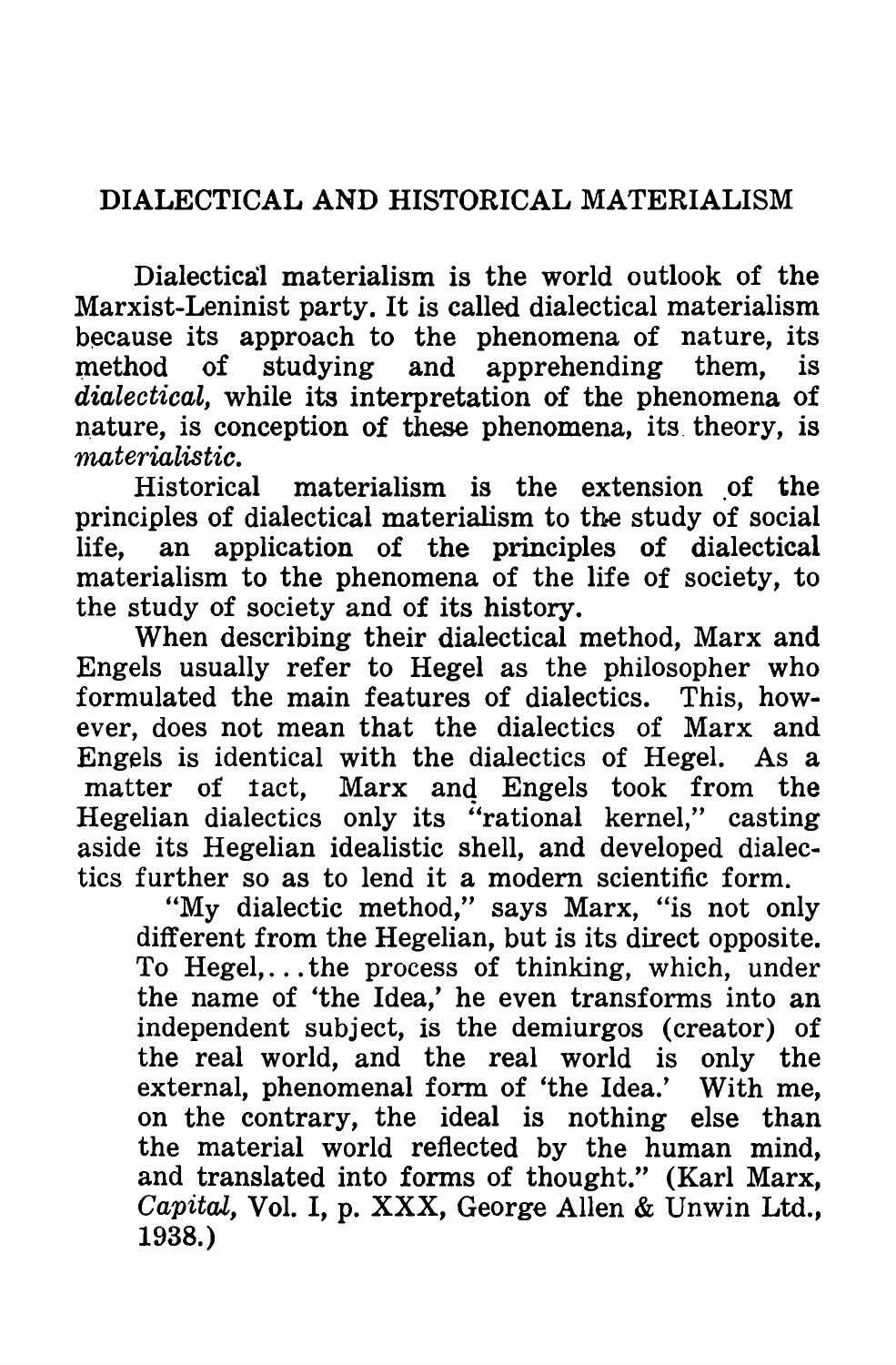**When describing' their materialism, Marx and Engels usually refer to Feuerbach as the philosopher who restored materialism to its rights. This, however, does not mean that the materialism of Marx and Engels is identical with Feuerbach's materialism. As a matter of fact, Marx and Engels took from Feuerbach's materialism its "inner kernel," developed it into a scientificphilosophical theory of materialism and cast aside its idealistic and religious-ethical . encumbrances. We know that Feuerbach, although he was fundamentally a materialist, objected to the name materialism. Engels more than once declared that "in spite of the" materialist "foundation," Feuerbach "remained. . . bound by the traditional idealist fetters," and that "the real idealism of Feuerbach becomes evident as soon as we come to his philosophy of religion and ethics." (Karl Marx,** *Selected Works***, Eng. ed., Moscow 1946, Vol. I, pp. 373, 375.)**

**Dialectics comes from the Greek** *dialego,* **to discourse, to debate. In ancient times dialectics was the art of arriving at the truth by disclosing the contradictions in the argument of an opponent and overcoming these contradictions. There were philosophers in ancient times who believed that the disclosure of contradictions in thought and the clash of opposite opinions was the best method of arriving at the truth. This dialectical method of thought, later extended to the phenomena of nature, developed into the dialectical method of apprehending nature, which regards the phenomena of nature as being in constant movement and undergoing constant change, and the development of nature as the result of the development of the contradictions in nature, as the result of the interaction of opposed forces in nature.**

**In its essence, dialectics is the direct opposite of metaphysics.**

**1) The principal features of the** *Marxist dialectical method* **are as follows :**

**a) Contrary to mataphysics, dialectics does not**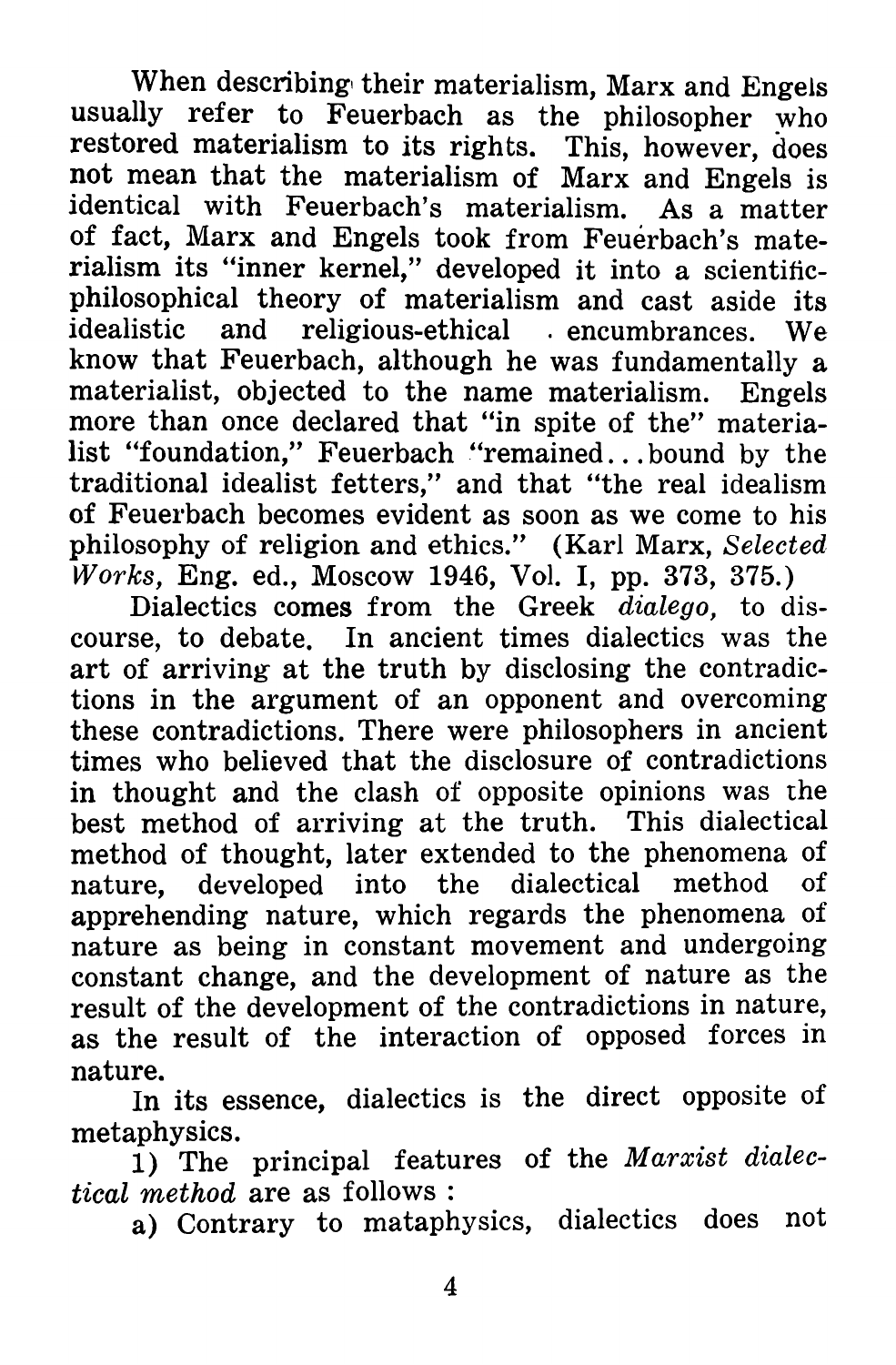**regard nature as an accidental agglomeration of things,** of phenomena, unconnected with, isolated from, and **independent of, each other, but as a connected and integral whole, in which things, phenomena are organically connected with, dependent on, and determined by, each other.**

**The dialectical method therefore holds that no phenomenon in nature can be understood if taken by itself, isolated from surrounding phenomena, inasmuch as any phenomenon in any realm of nature may become meaningless to us if it is not considered in connection with the surrounding conditions, but divorced from them ; and that, vice versa, any phenomenon can be understood and explained if considered in its inseparable connection with surrounding phenomena, as one conditioned by surrounding phenomena.**

**b) Contrary to metaphysics, dialectics holds that nature is not a state of rest and immobility, stagnation and immutability, but a state of continuous movement and change, of continuous renewal and development, where something is always arising and developing, and something always disintegrating and dying away.**

**The dialectical method therefore requires that phenomena should be considered not only from the standpoint of their interconnection and interdependence, but also from the standpoint of their movement, their change, their development, their coming into being and going out of being.**

**The dialectical method regards as important primarily not that which at the given moment seems to be durable and yet is already beginning to die away, but that which is arising and developing, even though at the given moment it may appear to be not durable, for the dialectical method considers invincible only that which is arising and developing.**

**"All nature," says Engels, "from the smallest thing to the biggest, from a grain of sand to the sun, from the protista [the primary living cells—**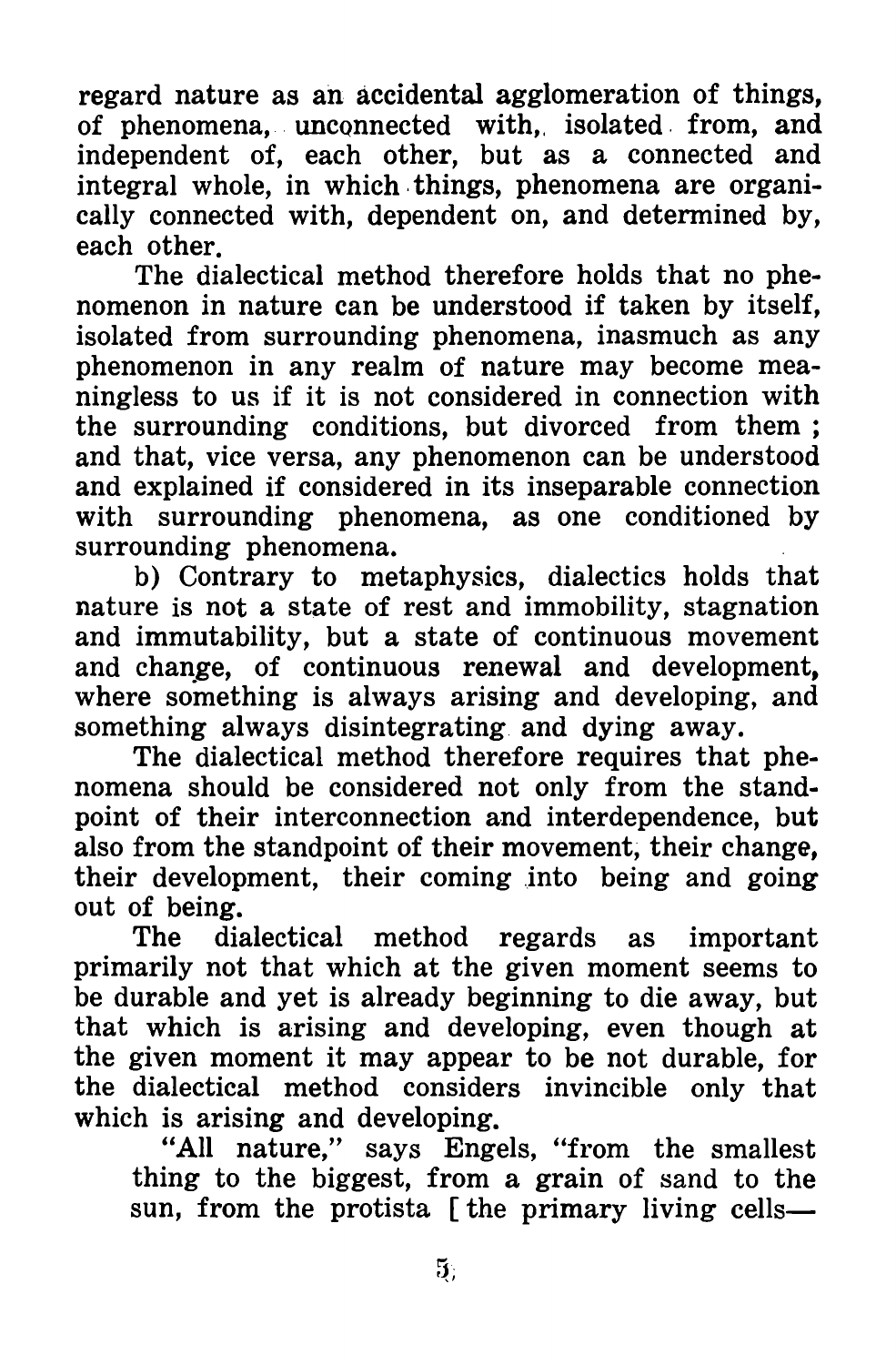*Ed.* **] to man, is in a constant state of coming into being and going out of being, in a constant flux, in a ceaseless state of movement and change." (F. Engels,** *Dialectics of Nature.)*

**Therefore, dialectics, Engels says, "takes things and their perceptual images essentially in their interconnection, in their concatenation, in their movement,** in their rise and disappearance." (F. Engels, Anti-*Duhring.)*

*c)* **Contrary to metaphysics, dialectics does not regard the process of development as a simple process of growth, where quantitative changes do not lead to qualitative changes, but as a development which passes from insignificant and imperceptible quantitative changes to open, fundamental changes, to qualitative changes ; a development in which the qualitative changes occur not gradually, but rapidly and abruptly, taking the form of a leap from one state to another ; they occur not accidentally but as the natural result of an accumulation of imperceptible and gradual quantitative changes.**

**The dialectical method therefore holds that the process of development should be understood not as movement in a circle, not as a simple repetition of what has already occurred, but as an onward and upward movement, as a transition from an old qualitative state to a new qualitative state, as a development from the simple to the complex, from the lower to the higher :**

**"Nature," says Engels, "is the test of dialectics, and it must be said for modern natural science that it has furnished extremely rich and daily increasing materials for this test, and has thus proved that in the last analysis nature's process is dialectical and not metaphysical, that it does not move in an eternally uniform and constantly repeated circle, but passes through a real history. Here prime mention should be made of Darwin, who dealt a severe blow to the metaphysical conception of nature by proving that the organic world of today, plants and animals,**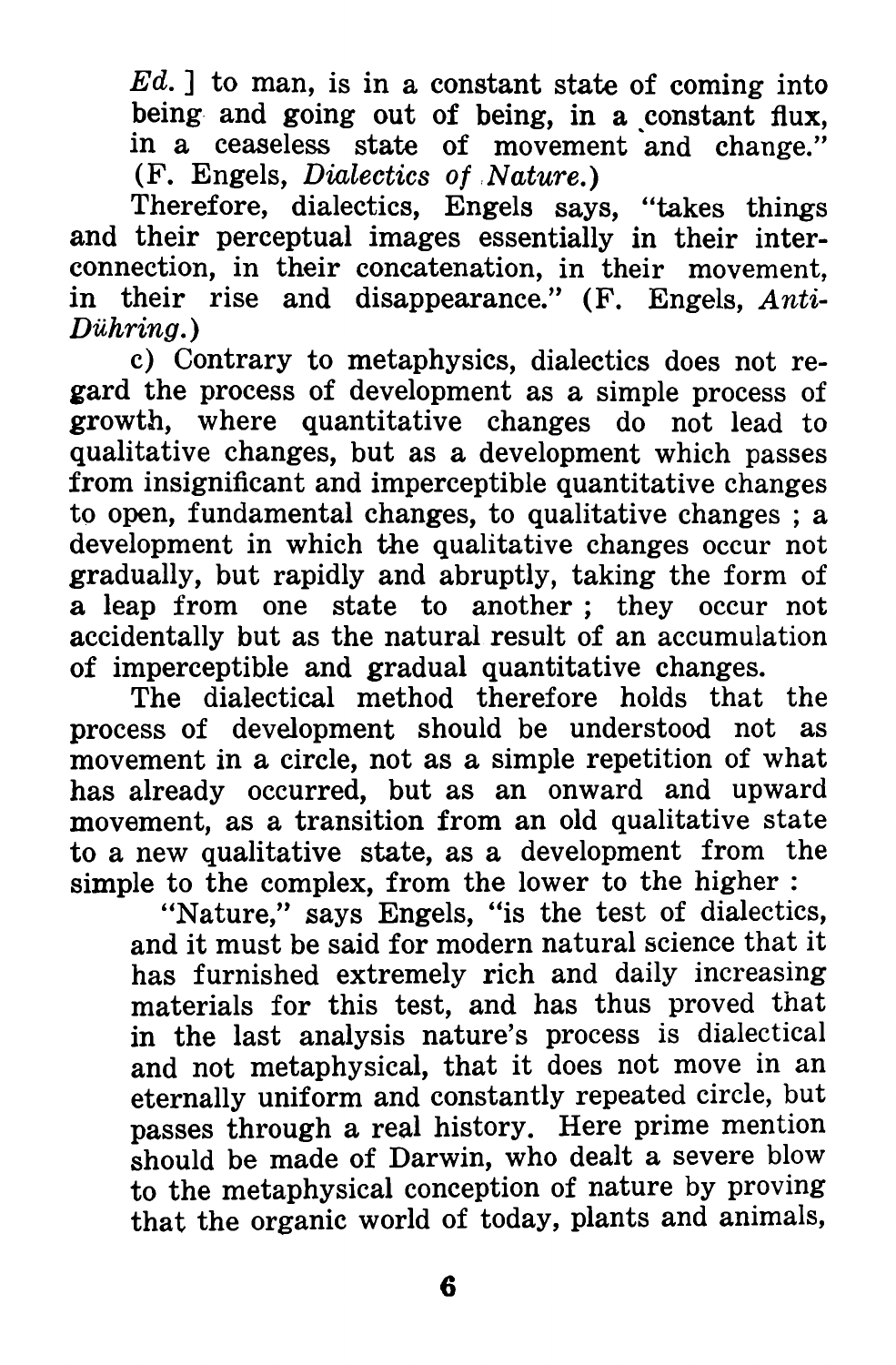**and consequently man too, is all a product of a process of development that has been in progress for millions of years."** *(Ibid.)*

**Describing dialectical development as a transition from quantitative changes to qualitative changes, Engels says :**

**"In physics. . . every change is a passing of quantity into quality, as a result of a quantitative change of some form of movement either inherent in a body or imparted to it. For example, the temperature of water has at first no effect on its liquid state ; but as the temperature of liquid water rises or falls, a moment arrives when this state of cohesion changes and the water is converted in one case into steam and in the other into ice. . . . A definite minimum current is required to make a platinum wire glow ; every metal has its melting temperature ; every liquid has a definite freezing point and boiling point at-a given pressure, as far as we are able with the means at our disposal to attain the required temperatures ; finally, every gas has its critical point at which, by proper pressure and cooling, it can be converted into a liquid state** ....What are known as the constants of physics **[the point at which one state passes into another^** *Ed.]* **are in most cases nothing but designations for the nodal points at which a quantitative [change,] increase or decrease of movement causes a qualitative change in the state of the given body, and at which, consequently, quantity is transformed into quality."** *(Dialectics of Nature.)*

**Passing to chemistry, Engels continues :**

**"Chemistry may be called the science of the qualitative changes which take place in bodies ap the effect of changes of quantitative composition.** This was already known to Hegel....Take oxygen: **if the molecule contains three atoms instead of the customary two, we get ozone, a body definitely**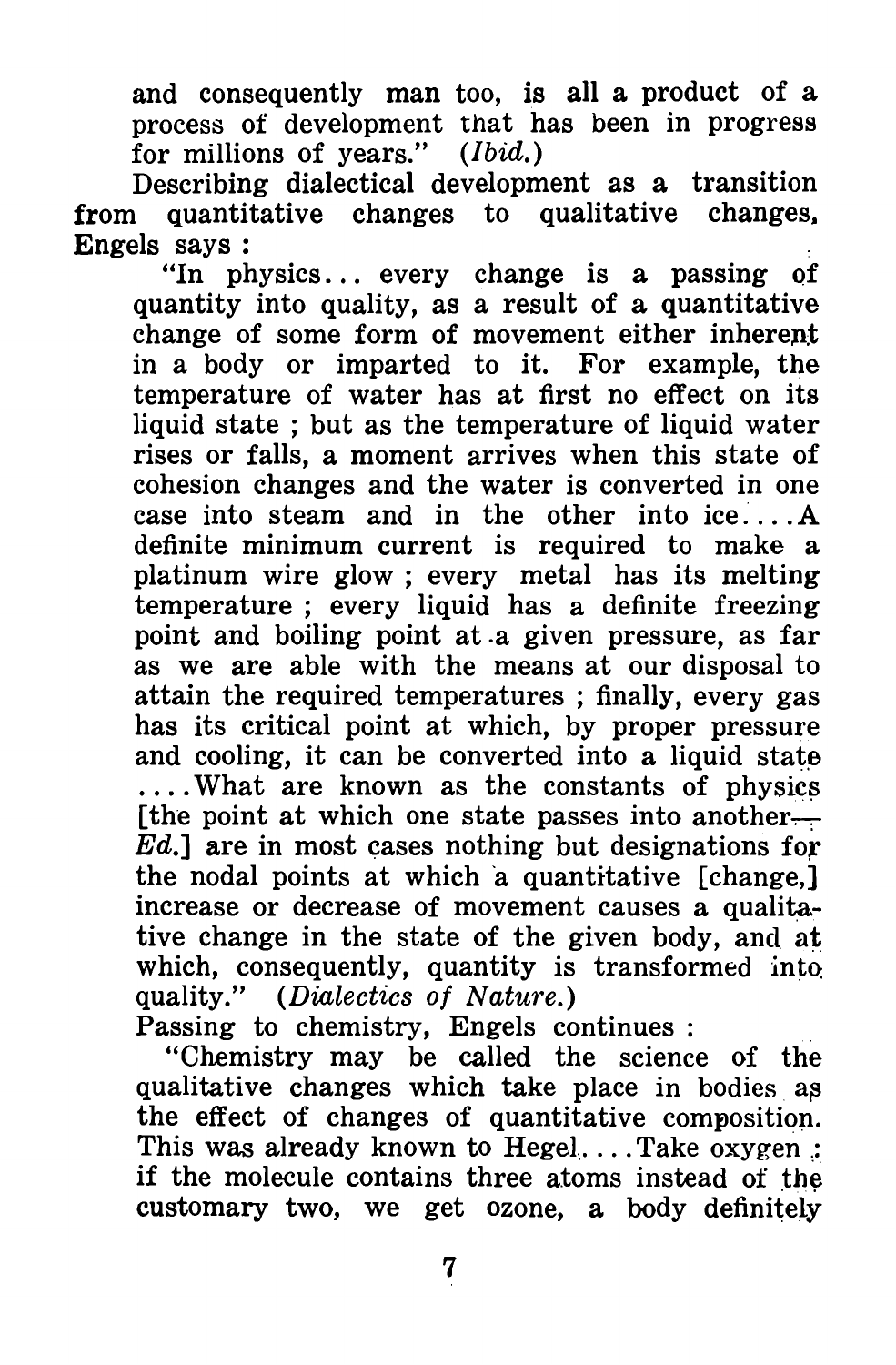**distinct in odor and reaction from ordinary oxygen. And what shall we say of the different proportions in which oxygen combines with nitrogen or sulphur, and each of which produces a body qualitatively different from all other bodies !"** *(Ibid.)*

**Finally, criticizing Diihring, who scolded Hegel for all he was worth, but surreptitiously borrowed from him the well-known thesis that the transition from the insentient world to the sentient world, from the kingdom of inorganic matter to the kingdom of organic life, is a leap to a new state, Engels says :**

**"This is precisely the Hegelian nodal line of measure relations, in which, at certain definite nodal points, the purely quantitative increase or decrease gives rise to a** *qualitative leap***, for example, in the case of water which is heated or cooled, where boiling point and freezing point are the nodes at which—under normal pressure—the leap to a new aggregate state takes place, and where consequently quantity is transformed into quality." (F. Engels,** *Anti-Diihring.)*

**d) Contrary to metaphysics, dialectics holds that internal contradictions are inherent in all things and phenomena of nature, for they all have their negative and positive sides, a past and a future, something dying away and something developing ; and that the struggle between these opposites, the struggle between the old and the new, between that which is dying away and that which is being bom, between that which is disappearing and that which is developing, constitutes the internal content of the process of development, the internal content of the transformation of quantitative changes into qualitative changes.**

**The dialectical method therefore holds that the process of development from the lower to the higher takes place not as a harmonious unfolding of phenomena, but as a disclosure of the contradictions inherent in things and phenomena, as a "struggle" of opposite tendencies which operate on the basis of these contradictions.**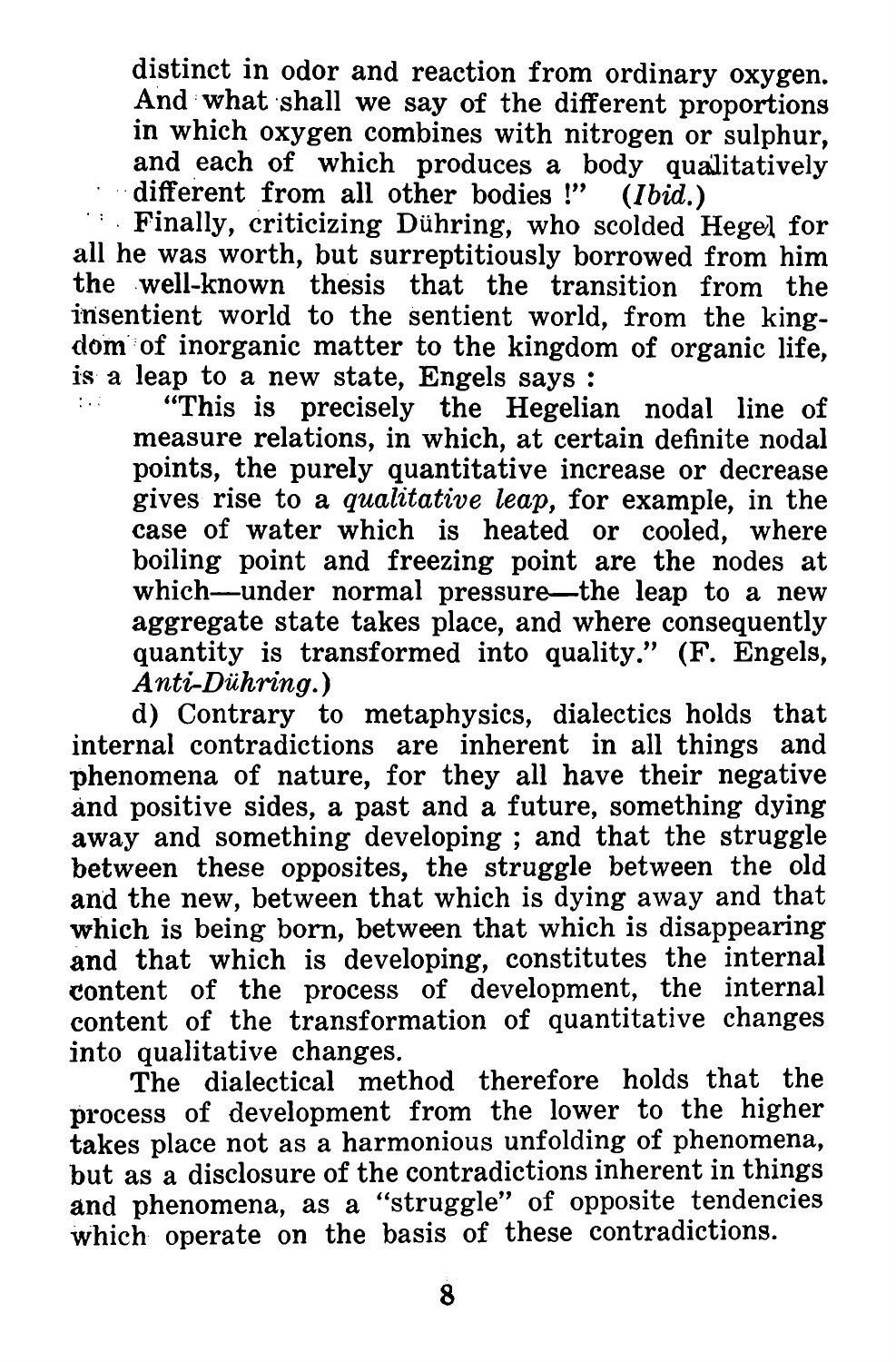**"In its proper meaning," Lenin says, "dialectics is the study of the contradiction** *within the very essence of things***." (Lenin,** *Philosophical Notebooks,* **Russ, ed., p.263.)**

**And further :**

**"Development is the 'struggle' of opposites." (Lenin,** *Collected Works,* **Russ, ed., Vol. XIII, p. 301.)**

**Such, in brief, are the principal features of the Marxist dialectical method.**

**It is easy to understand how immensely important is the extension of the principles of the dialectical method to the study of social life and the history of society, and how immensely important is the application of these principles to the history of society and to the practical activities of the party of the proletariat.**

**If there are no isolated phenomena in the world, if all phenomena are interconnected and interdependent, then it is clear that every social system and every social movement in history must be evaluated not from the standpoint of "eternal justice" or some other preconceived idea, as is not infrequently done by historians, but from the standpoint of the conditions which gave rise to that system or that social movement and with which they are connected.**

**The slave system would be senseless, stupid and unnatural under modern conditions. But under the conditions of a disintegrating primitive communal system, the slave system is a quite understandable and natural phenomenon, since it represents an advance on the primitive communal system.**

**The demand for a bourgeois-democratic republic when tsardom and bourgeois society existed, as, let us say, in Russia in 1905, was a quite understandable, proper and revolutionary demand, for at that time a bourgeois republic would have meant a step forward. But now, under the conditions of the U.S.S.R., the demand for a bourgeois-democratic republic would be a senseless and**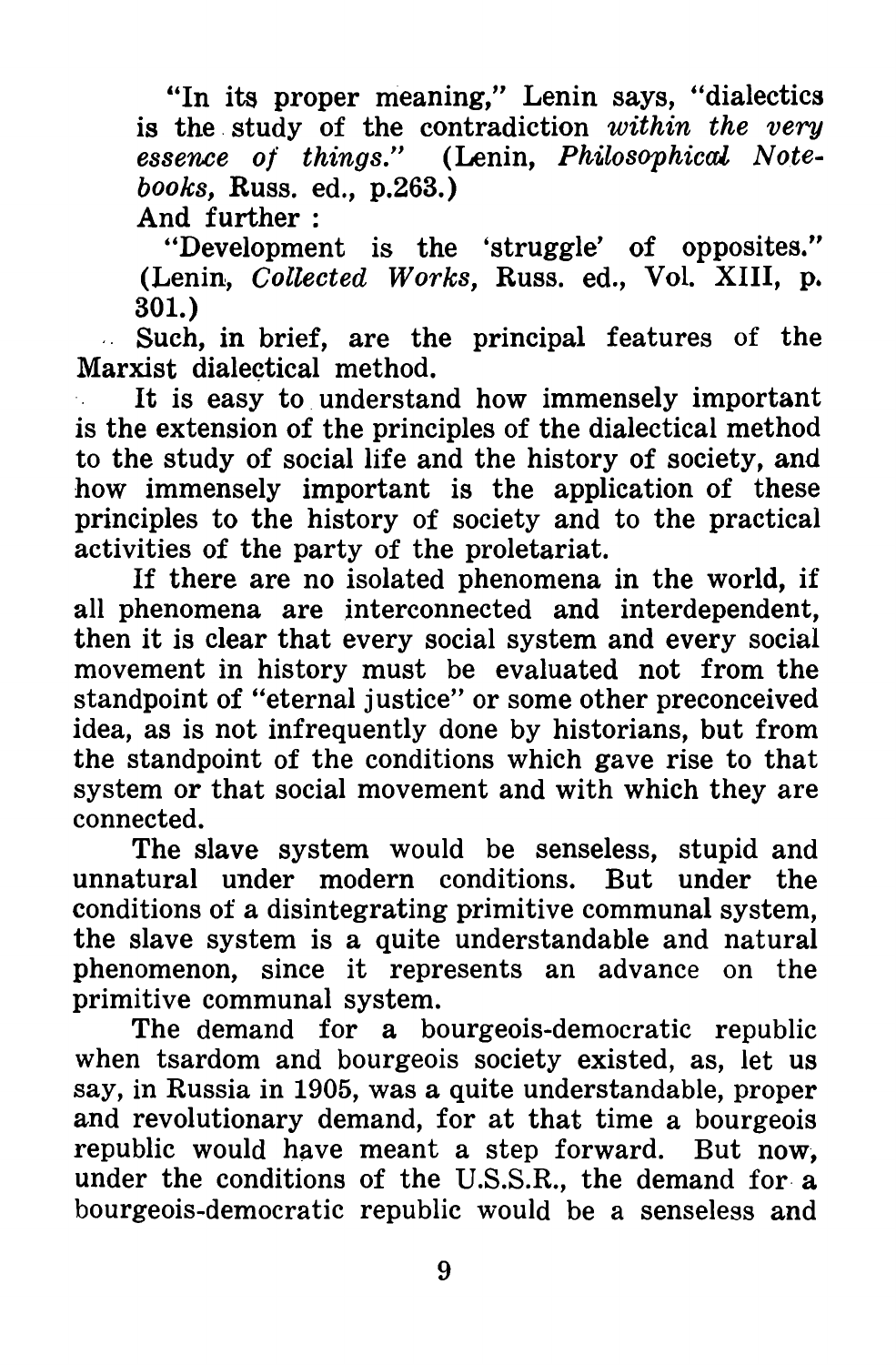**counter-revolutionary demand, for a bourgeois republic would be a retrograde step compared with the Soviet republic.**

**Everything depends on the conditions, time and place.**

**It is clear that without such a** *historical* **approach to social phenomena, the existence and development of the science of history is impossible, for only such an approach saves the science of history from becoming a jumble of accidents and an agglomeration of most absurd mistakes.**

**Further, if the world is in a state of constant movement and development, if the dying away of the old and the upgrowth of the new is a law of development, then it is clear that there can be no "immutable" social systems, no "eternal principles" of private property and exploitation, no "eternal ideas" of the subjugation of the peasant to the landlord, of the worker to the capitalist.**

**Hence, the capitalist system can be replaced by the Socialist system, just as at one time the feudal system was replaced by the capitalist system.**

**Hence, we must not base our orientation on the strata of society which are no longer developing, even though they at present constitute the predominant force, but on those strata which are developing and have a future before them, even though they at present do not constitute the predominant force.**

**In the eighties of the past century, in the period of the struggle between the Marxists and the Narodniks, the proletariat in Russia constituted an insignificant minority of the population, whereas the individual peasants constituted the vast majority of the population. But the proletariat was developing as a class, whereas the peasantry as a class was disintegrating. And just because the proletariat was developing as a class the Marxists based their orientation on the proletariat. And they were not mistaken, for, as we know, the proletariat subsequently grew from an insignificant force into a first-rate historical and political force.**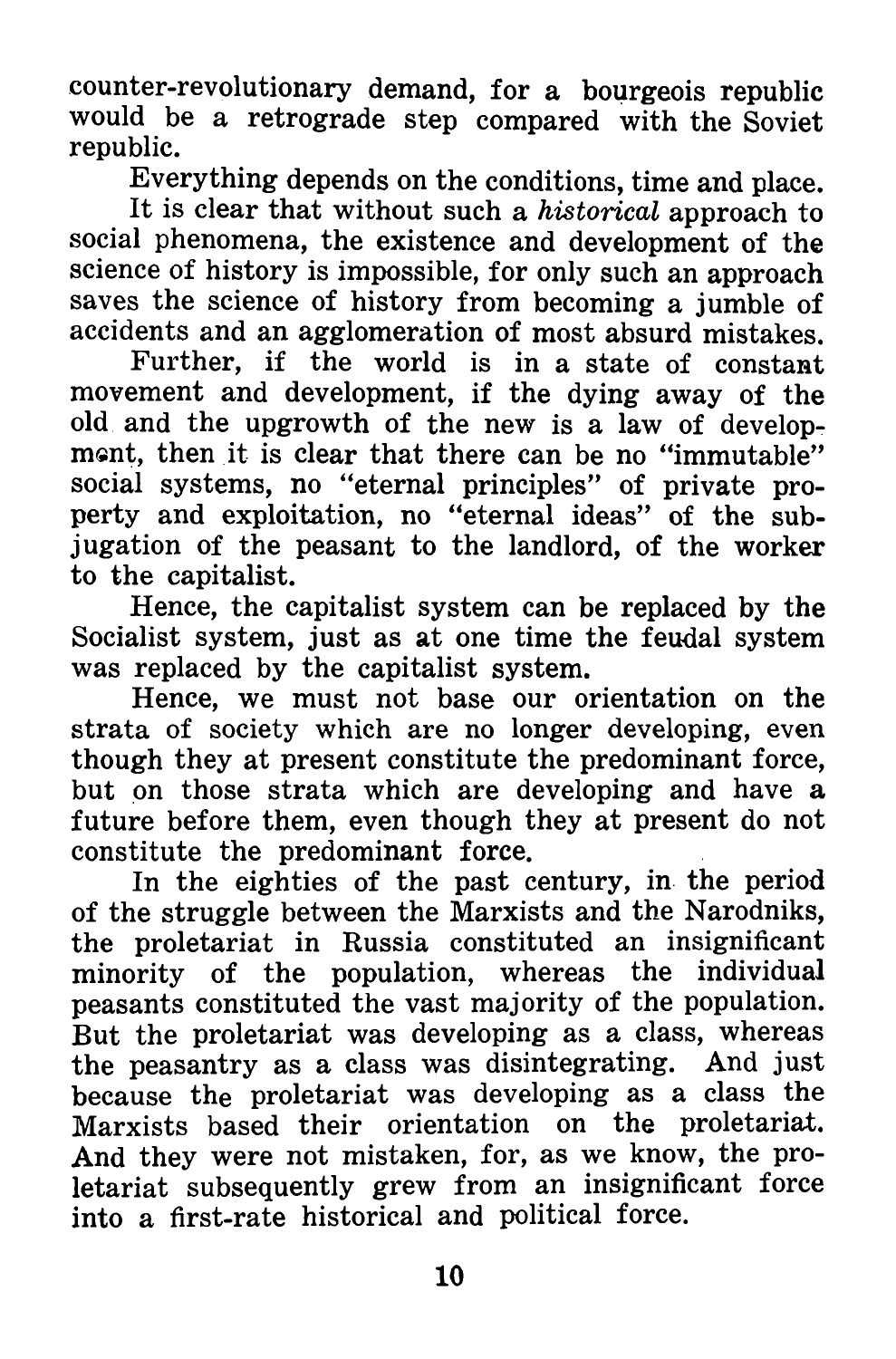**Hence, in order not to err in policy, one must look forward, not backward.**

**Further, if the passing of slow quantitative changes into rapid and abrupt qualitative changes is a law of development, then it is clear that revolutions made by oppressed classes are a quite natural and inevitable phenomenon.**

**Hence, the transition from capitalism to Socialism and the liberation of the working class from the yoke of capitalism cannot be effected by slow changes, by reforms, but only by a qualitative change of the capitalist system, by revolution.**

**Hence, in order not to err in policy, one must be a revolutionary, not a reformist.**

**Further, if development proceeds by way of the disclosure of internal contradictions, by way of collisions between opposite forces on the basis of these contradictions and so as to overcome these contradictions, then it is clear that the class struggle of the proletariat is a quite natural and inevitable phenomenon.**

**Hence, we must not cover up the contradictions of the capitalist system, but disclose and unravel them ; we must not try to check the class struggle but carry it to its conclusion.**

**Hence, in order not to err in policy, one must pursue an uncompromising proletarian class policy, not a reformist policy of harmony of the interests of the proletariat and the bourgeoisie, not a compromisers' policy of "the growing of capitalism into Socialism."**

**Such is the Marxist dialectical method when applied to social life, to the history of society.**

**As to Marxist philosophical materialism, it is fundamentally the direct opposite of philosophical idealism.**

**2) The principal features of** *Marxist philosophical materialism* **are as follows :**

**a) Contrary to idealism, which regards the world as the embodiment of an "absolute idea," a "universal spirit," "consciousness," Marx's philosophical mate-**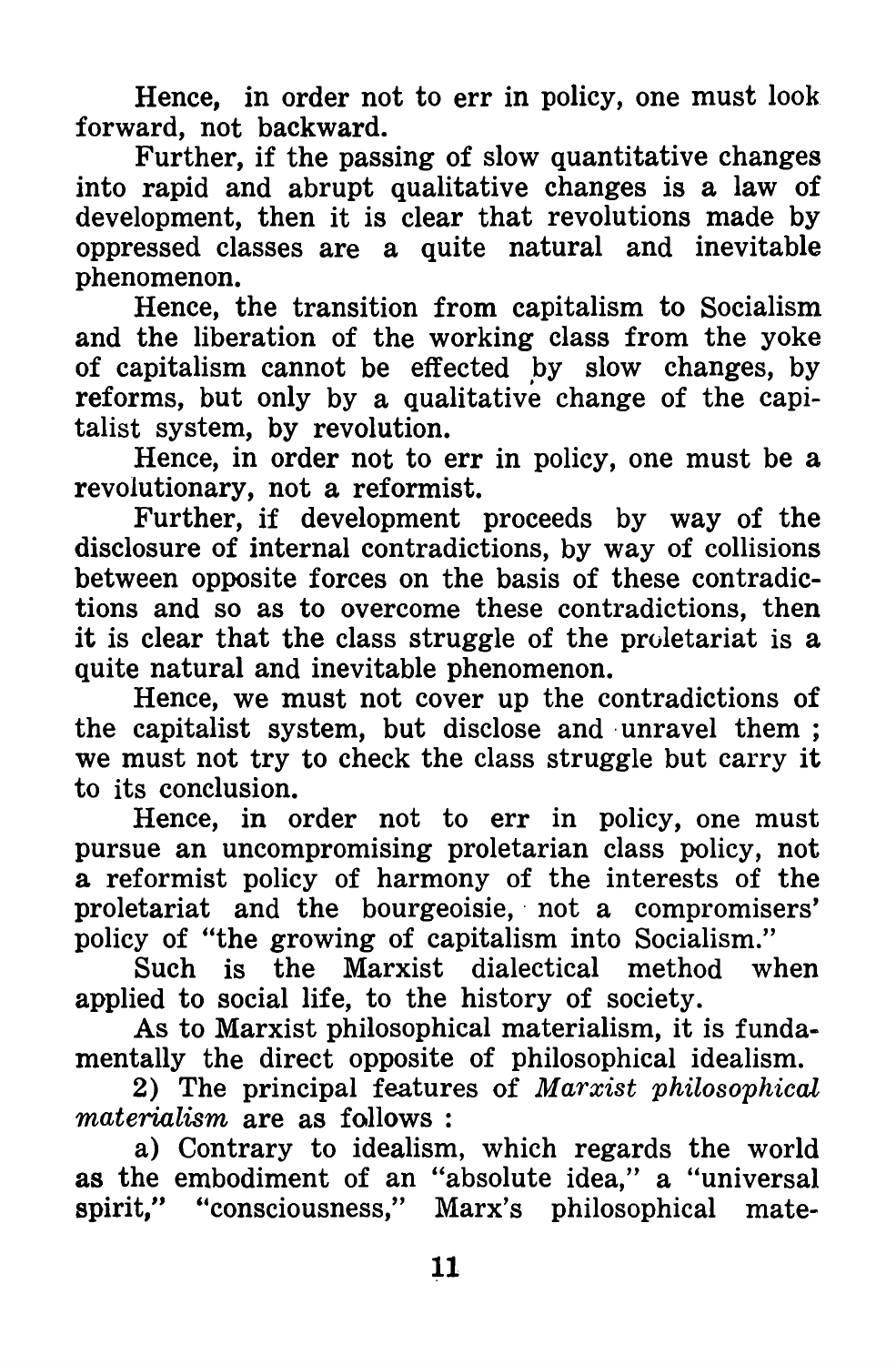**rialism holds that the world is by its very nature** *material,* **that the multifold phenomena of the world constitute different forms of matter in motion, that interconnection and interdependence of phenomena, as established by the dialectical method, are a law of the development of moving matter, and that the world develops in accordance with the laws of movement of matter and stands in no need of a "universal spirit."**

**"The materialistic outlook on nature," says Engels, "means no more than simply conceiving nature just as it exists, without any foreign admixture." (F. Engels,** *Ludwig Feuerbach,* **Eng., ed., Moscow 1934, p. 79.)**

**Speaking of the materialist views of the ancient philosopher Heraclitus, who held that "the world, the all in one, was not created by any god or any man, but was, is and ever will be a living flame, systematically** flaring up and systematically dying down," Lenin com**ments : "A very good exposition of the rudiments of dialectical materialism." (Lenin,** *Philosophical Notebooks,* **Russ, ed., p. 318.)**

**b) Contrary to idealism, which asserts that only our consciousness really exists, and that the material world, being, nature, exists only in our consciousness, in our sensations, ideas and perceptions, the Marxist materialist philosophy holds that matter, nature, being, is an objective reality existing outside and independent of our consciousness ; that matter is primary, since it is the source of sensations, ideas, consciousness, and that consciousness is secondary, derivative, since it is a reflection of matter, a reflection of being ; that thought is a product of matter which in its development has reached a high degree of perfection, namely, of the brain, and the brain is the organ of thought ; and that therefore one cannot separate thought from matter without committing a grave error. Engels says :**

**"The question of the relation of thinking to being, • the relation of spirit to nature is the paramount**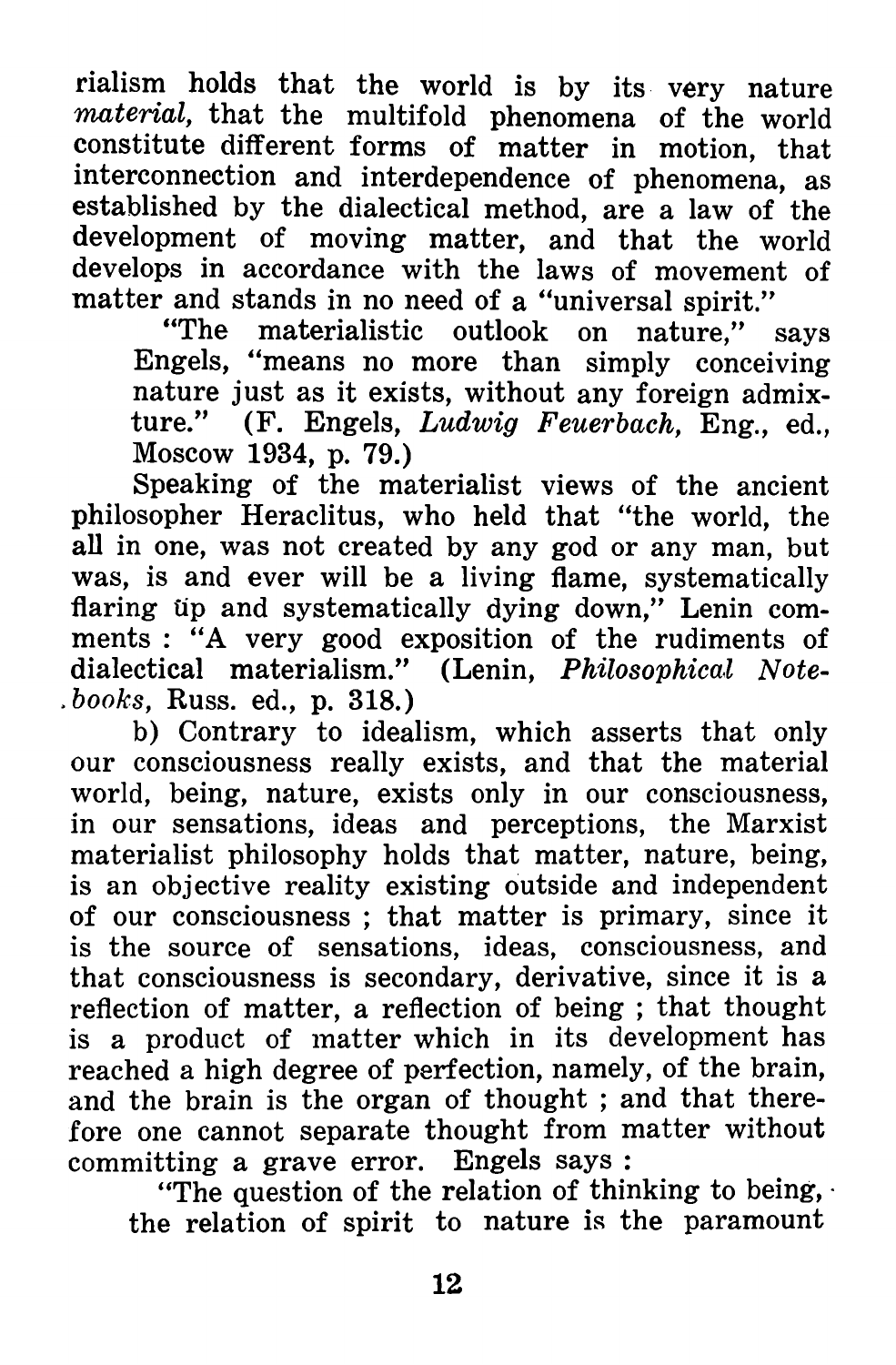**question of the whole of philosophy... .The answers which the philosophers gave to this question split them into two great camps. Those who asserted the primacy of spirit to nature . . . comprised the camp of** *idealism***.\* The others, who regarded nature as primary, belong to the various schools** of *materialism.*"\* (Karl Marx, *Selected Works*, Eng. **ed., Moscow 1946, Vol. I, pp. 366-67.) And further :**

**"The material, sensuously perceptible world to which we ourselves belong is the only reality. . . . Our consciousness and thinking, however suprasensuous they may seem, are the product of a material, bodily organ, the brain. Matter is not a product of consciousness, but consciousness itself is merely the highest product of matter." (Karl Marx,** *Selected Works,* **Russ, ed., Vol. I, p. 332.)**

**Concerning the question of matter and thought, Marx says :**

*"It is impossible to separate thought from matter that thinks.* **Matter is the subject of all changes."** *{Ibid.,* **p. 335.)**

**Describing Marxist philosophical materialism, Lenin says :**

**"Materialism in general recognizes objectively real being (matter) as independent of consciousness,** sensation, experience....Consciousness is **the reflection of being, at best an approximately true (adequate, perfectly exact) reflection of it." (Lenin,** *Materialism and Empirio-Criticism,* **Eng. ed., Moscow 1947, pp. 337-38.)**

**And further :**

**—"Matter is that which, acting upon our senseorgans, produces sensation ; matter is the objective**

**<sup>\*</sup> Our italics.—***Ed.*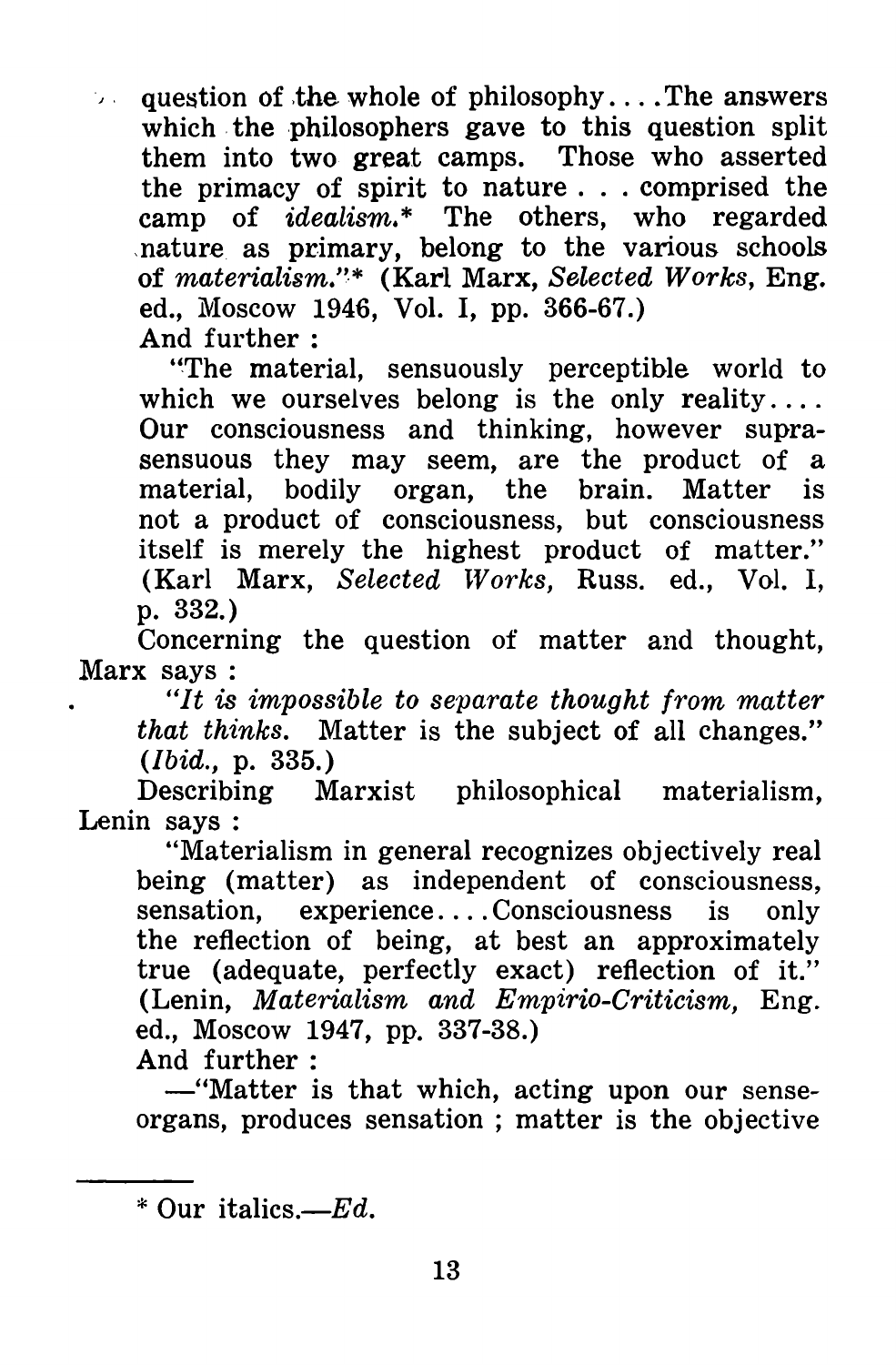reality given to us in sensation....Matter, nature, **being, the physical—is primary, and spirit, consciousness, sensation, the psychical—is secondary."** *(Ibid.,* **pp. 145-46.)**

**— "The world picture is a picture of how matter** moves and of how 'matter thinks.'" (Ibid., p. 367.)

**— "The brain is the organ of thought."** *(Ibid.,* **p. 152.)**

**c) Contrary to idealism, which denies the possibility of knowing the world and its laws, which does not believe in the authenticity of our knowledge, does not recognize objective truth, and holds that the world is full of "things-in-themselves" that can never be known to science, Marxist philosophical materialism holds that the world and its laws are fully knowable, that our knowledge of the laws of nature, tested by experiment and practice, is authentic knowledge having the validity of objective truth, and that there are no things in the world which are unknowable, but only things which are still not known, but which will be disclosed and made known by the eiforts of science and practice.**

**Criticizing the thesis of Kant and other idealists that the world is unknowable and that there are "thingsin-themselves" which are unknowable, and defending the well-known materialist thesis that our knowledge is authentic knowledge, Engels writes :**

**"The most telling refutation of this as of all other philosophical crotchets is practice,** *viz.,* **experiment and industry. If we are able to prove the correctness of our conception of a natural process by making it ourselves, bringing it into being out of its conditions and making it serve our own purposes into the bargain, then there is an end of the Kantian incomprehensible 'thing-in-itself.' The chemical substances produced in the bodies of plants and animals remained such 'things-in-themselves' until organic chemistry began to produce them one after another, whereupon the 'thing-in-**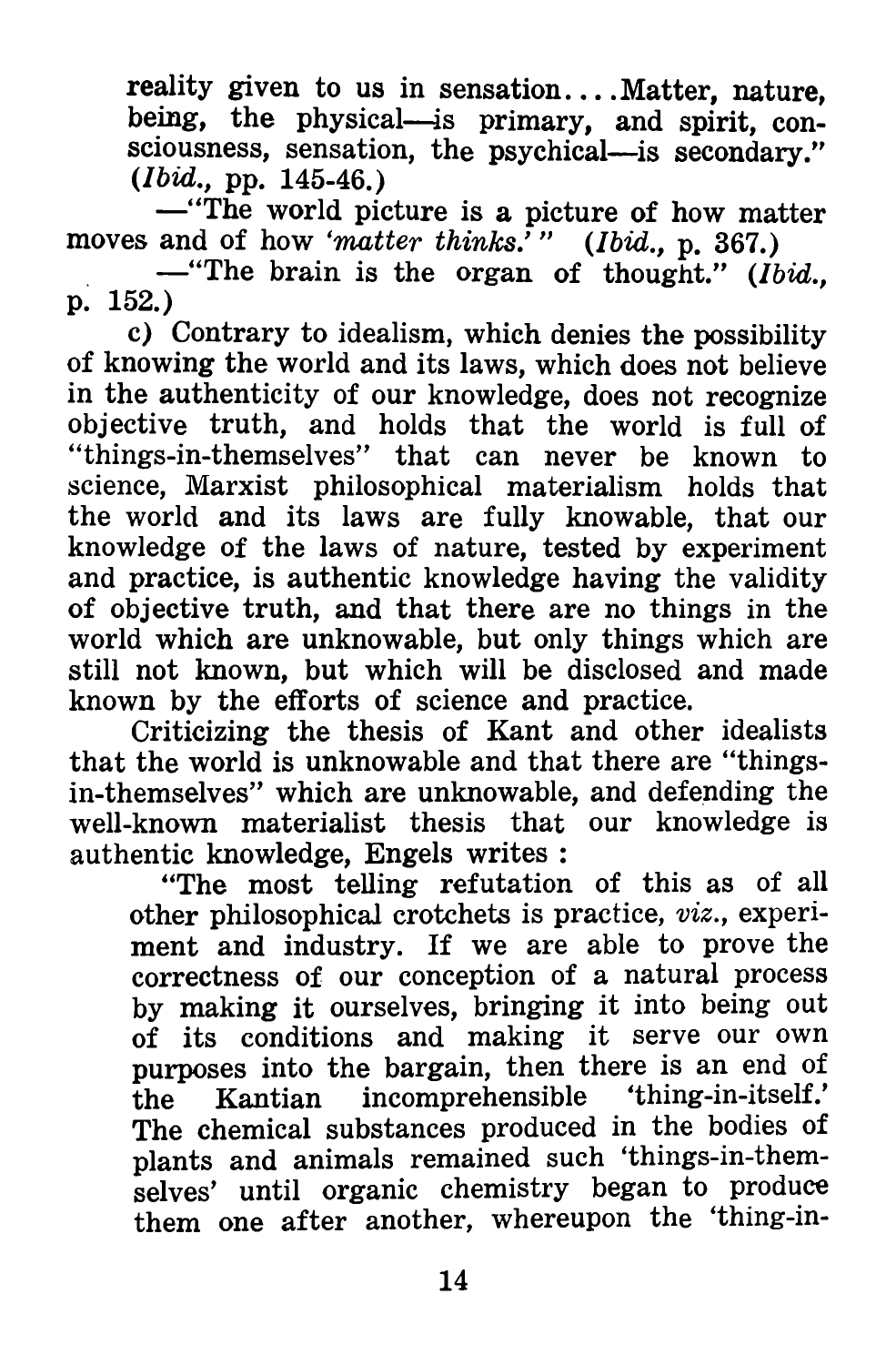**itself became a thing for us, as for instance, alizarin, the coloring matter of the madder, which we no longer trouble to grow in the madder roots in the field, but produce much more cheaply and simply from coal tar. For three hundred years the Copemican solar system was a hypothesis, with a hundred, a thousand or ten thousand chances to one in its favor, but still always a hypothesis. But when Leverrier, by means of the data provided by this system, not only deduced the necessity of the existence of an unknown planet, but also calculated the position in the heavens which this planet must necessarily occupy, and when Galle really found this planet, the Copernican system was proved." (Karl Marx,** *Selected Works,* **Eng. ed., Moscow 1946, Vol. I, p. 368.)**

**Accusing Bogdanov, Bazarov, Yushkevich and the other followers of Mach of fideism, and defending the** well-known materialist thesis that our scientific know**ledge of the laws of nature is authentic knowledge, and that the laws of science represent objective truth, Lenin says :**

**"Contemporary fideism does not at all reject science ; all it rejects is the 'exaggerated claims' of science, to wit, its claim to objective truth. If objective truth exists (as the materialists think), if natural science, reflecting the outer world in human 'experience,' is alone capable of giving us objective truth, then all fideism is absolutely refuted." (Lenin,** *Materialism and Empirio-Criticism,* **Eng. ed., Moscow 1947, pp. 123-24.)**

**Such, in brief, are the characteristic features of the Marxist philosophical materialism.**

**It is easy to understand how immensely important is the extension of the principles of philosophical materialism to the study of social life, of the history of society, and how immensely important is the application of these principles to the history of society and to the**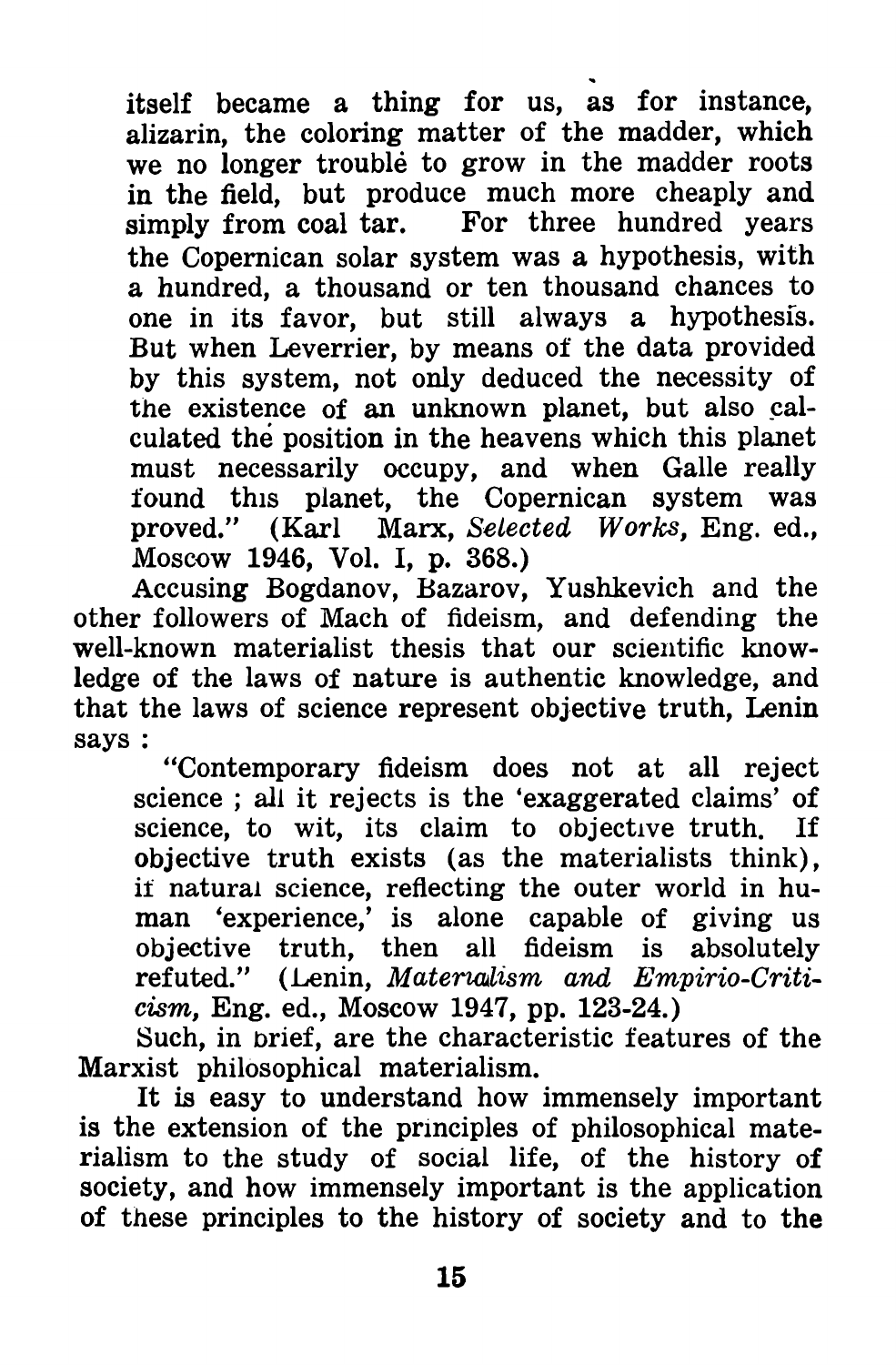**practical activities of the party of the proletariat.**

**If the connection between the phenomena of nature and their interdependence are-laws of the development of nature, it follows, too, that the connection and interdependence of the phenomena of social life are laws of the development of society, and not something accidental.**

**Hence, social life, the history of society, ceases to be an agglomeration of "accidents/' and becomes the history of the development of society according to regular laws, and the study of the history of society becomes a science.**

**Hence, the practical activity of the party of the proletariat must not be based on the good wishes of "outstanding individuals," not on the dictates of "reason," "universal morals," etc., but on the laws of development of society and on the study of these laws.**

**Further, if the world is knowable and our knowledge of the laws of development of nature is authentic knowledge, having the validity of objective truth, it follows that social life, the development of society, is also knowable, and that the data of science regarding the laws of development of society are authentic data having the validity of objective truths.**

**Hence, the science of the history of society, despite all the complexity of the phenomena of social life, can become as precise a science as, let us say, biology, and capable of making use of the laws of development of society for practical purposes.**

Hence, the party of the proletariat should not guide **itself in its practical activity by casual motives, but by the laws of development of society, and by practical deductions from these laws.**

**Hence, Socialism is converted from a dream of a better future for humanity into a science.**

**Hence, the bond between science and practical activity, between theory and practice, their unity, should be the guiding star of the party of the proletariat.**

**Further, if nature, being, the material world, is**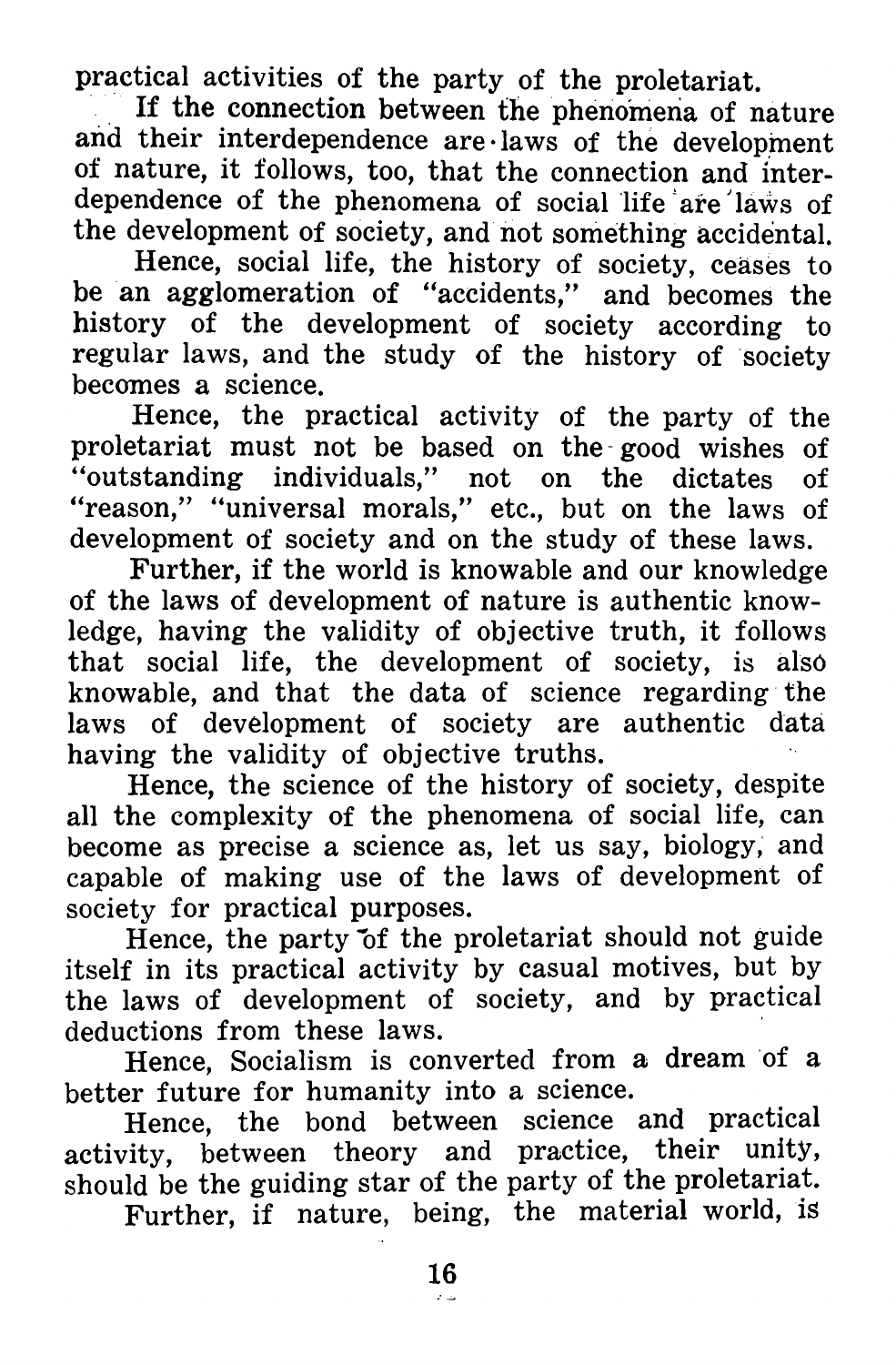**primary, and consciousness, thought, is secondary, derivative ; if the material world represents objective reality existing independently of the consciousness of men, while consciousness is a reflection of this objective reality, it follows that the material life of society, its being, is also primary, and its spiritual life secondary, derivative, and that the material life of society is an objective reality existing independently of the will of men, while the spiritual life of society is a reflection of this objective reality, a reflection of being.**

**Hence, the source of formation of the spiritual life of society, the origin of social ideas, social theories, political views and political institutions, should not be sought for in the ideas, theories, views and politicaL institutions themselves, but in the conditions of the material life of society, in social being, of which these ideas, theories, views, etc., are the reflection.**

**Hence, if in different periods of the history of society different social ideas, theories, views and political institutions are to be observed ; if under the slave system we encounter certain social ideas, theories, views and political institutions, under feudalism others, and under capitalism others still, this is not to be explained by the "nature," the "properties" of the ideas, theories, views and political institutions themselves but by the different conditions of the material life of society at different periods of social development.**

**Whatever is the being of a society, whatever are the conditions of material life of a society, such are the ideas, theories, political views and political institutions of that society.**

**In this connection, Marx says :**

**"It is not the consciousness of men that determines their being, but, on the contrary, their social being that determines their consciousness." (Karl Marx,** *Selected Works,* **Eng. ed., Moscow 1946, Vol. I, p. 300.)**

**Hence, in order not to err in policy, in order not**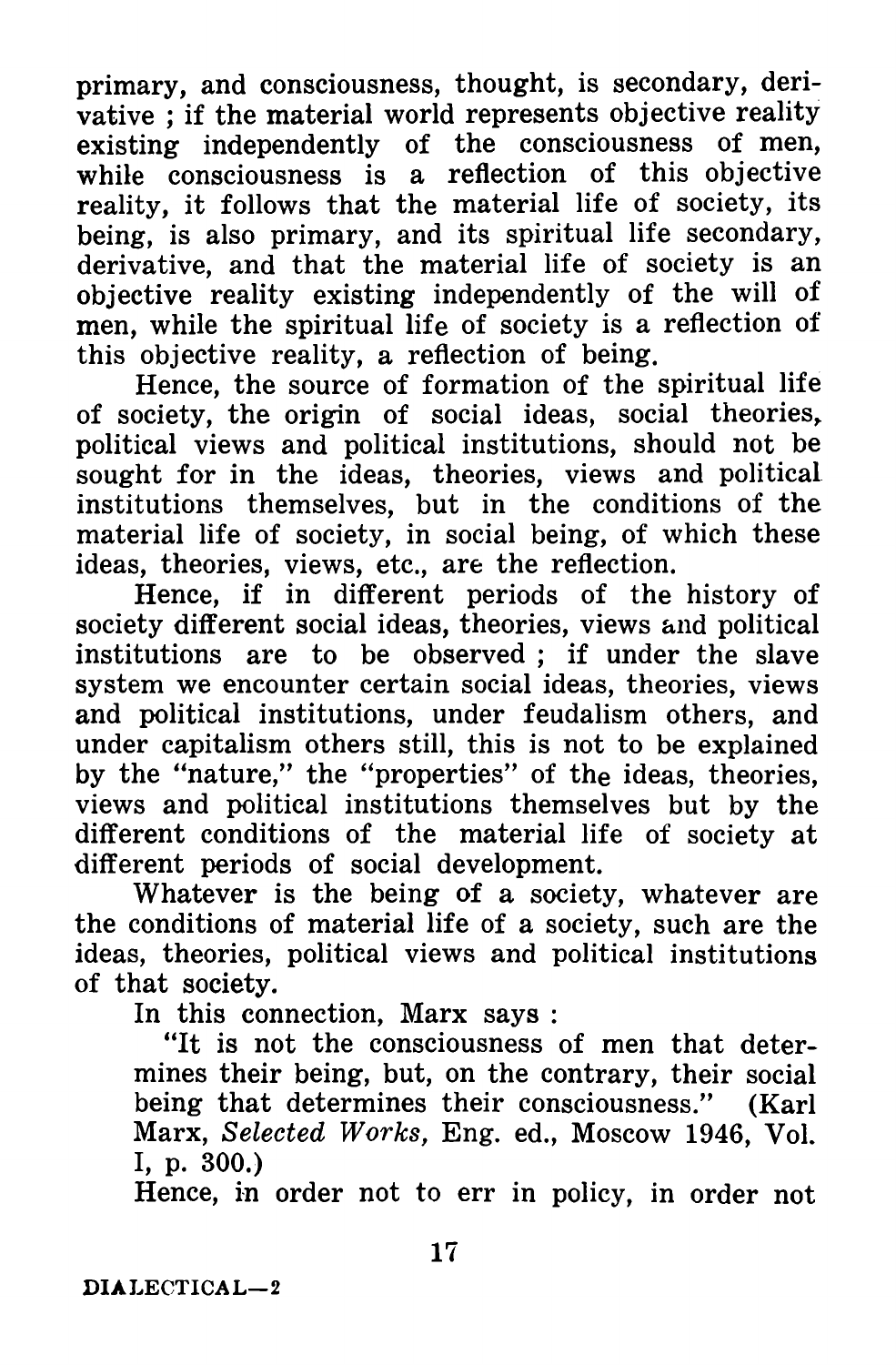**to find itself in the position of idle dreamers, the party of the proletariat must not base its activities on abstract "principles of human reason," but on the concrete conditions of the material life of society, as the determining force of social development ; not on the good wishes of "great men," but on the real needs of development of the material life of society.**

**The fall of the Utopians, including the Narodniks,** Anarchists and Socialist-Revolutionaries. **among other things, to the fact that they did not recognize the primary role which the conditions of the material life of society play in the development of society, and, sinking to idealism, did not base their practical activities on the needs of the development of the material life of society, but, independently of and in spite of these needs, on "ideal plans" and "all-embracing projects" diyorced from the real life of society.**

**The strength and vitality of Marxism-Leninism lies in the fact that it does base its practical activity on the needs of the development of the material life of society and never divorces itself from the real life of society.**

**It does not follow from Marx's words, however, that social ideas, theories, political views and political institutions are of no significance in the life of society, that they do not reciprocally affect social being, the development of the material conditions of the life of society. We have been speaking so far of the** *origin* **of social ideas, theories, views and political institutions, of** *the ivay they arise,* **of the fact that the spiritual life of society is a reflection of the conditions of its material life. As regards the** *significance* **of social ideas, theories, views and political institutions, as regards their** *role* **in history, historical materialism, far from denying them, stresses the important role and significance of these factors in the life of society, in its history.**

**There are different kinds of social ideas and theories. There are old ideas and theories which have outlived**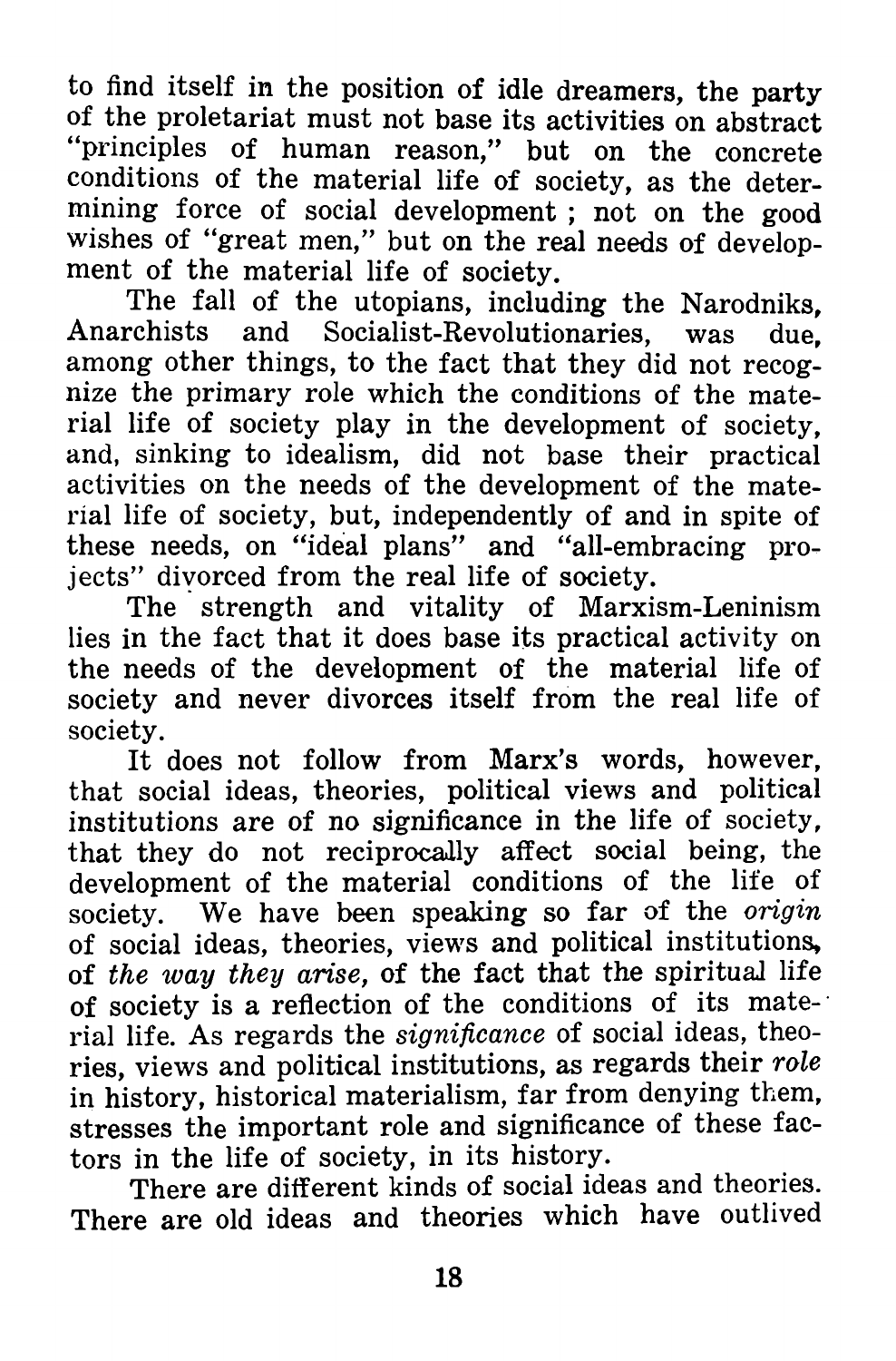**their day and which serve the interests of the moribund forces of society. Their significance lies in the fact that they hamper the development, the progress of society. Then there are new and advanced ideas and theories which serve the interests of the advanced forces of society. Their significance lies in the fact that they facilitate the development, the progress of society ; and their significance is the greater the more accurately they reflect the needs of development of the material life of society.**

**New social ideas and theories arise only after the development of the material life of society has set new tasks before society. But once they have arisen they become a most potent force which facilitates the carrying out of the new tasks set by the development of the material life of society, a force which facilitates the progress of society. It is precisely here that the tremendous organizing, mobilizing and transforming value of new** ideas, new theories, new political views and **political institutions manifests itself. New social ideas and theories arise precisely because they are necessary to society, because it is** *impossible* **to carry out the urgent tasks of development of the material life of society without their organizing, mobilizing and transforming action. Arising out of the new tasks set by the development of the material life of society, the new social ideas and theories force their way through, become the possession of the masses, mobilize and organize them against the moribund forces of society, and thus facilitate the overthrow of these forces, which hamper the development of the material life of society.**

**Thus social ideas, theories and political institutions, having arisen on the basis of the urgent tasks of the development of the material life of society, the development of social being, themselves then react upon social being, upon the material life of society, creating the conditions necessary for completely carrying out the urgent tasks of the material life of society, and for rendering its further development possible.**

**In this connection, Marx says :**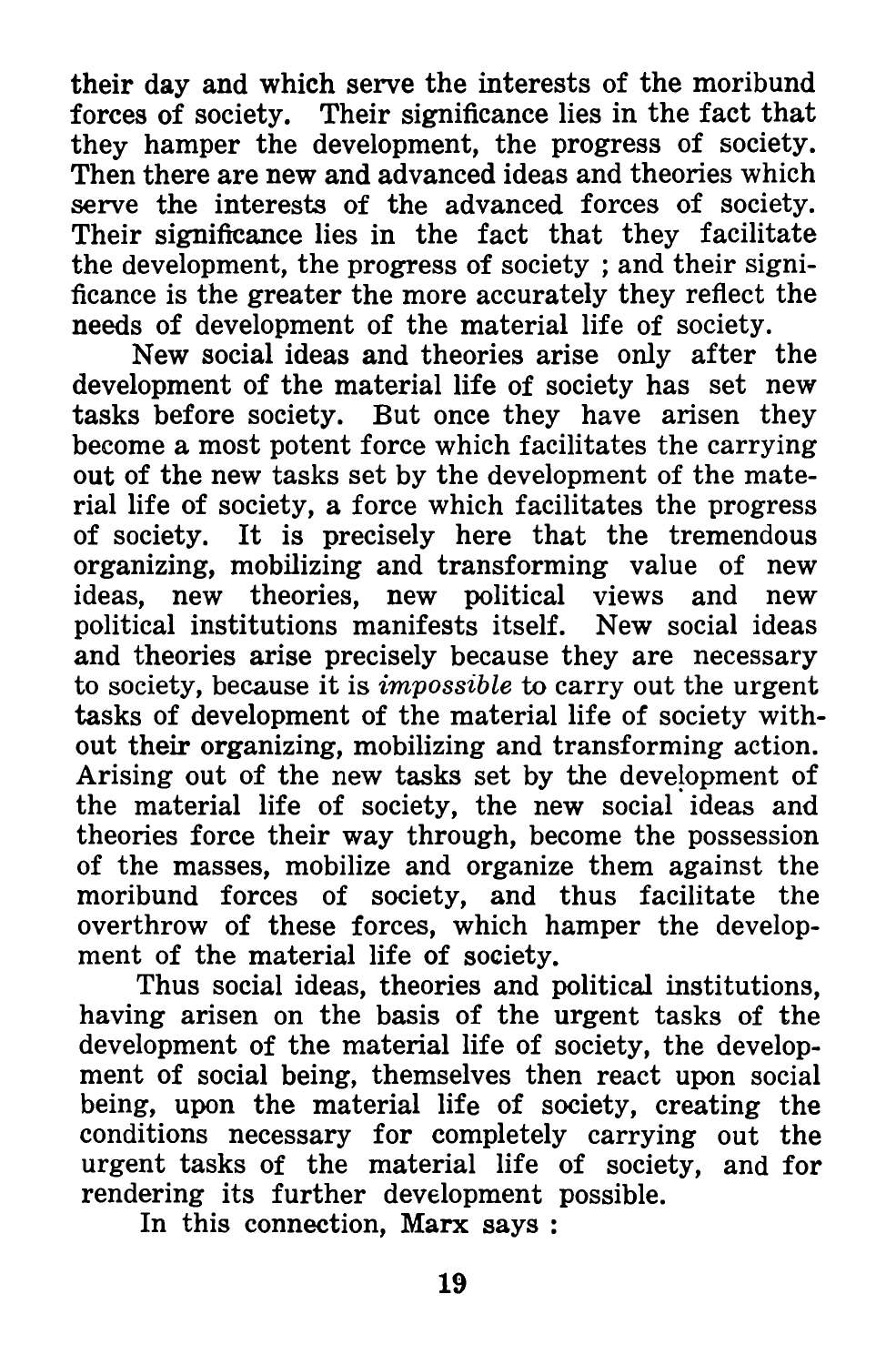**"Theory becomes a material force as soon as it** has gripped the masses." (Zur Kritik der Hegelschen *Rechtsphilosophie***.)**

**Hence, in order to be able to influence the conditions of material life of society and to accelerate their development and their improvement, the party of the proletariat must rely upon such a social theory, such a social idea as correctly reflects the needs of development of the material life of society, and which is therefore capable of setting into motion broad masses of the people and of mobilizing them and organizing them into a great army of the proletarian party, prepared to smash the reactionary forces and to clear the way for the advanced forces of society.**

**The fall of the "Economists" and Mensheviks was due among other things to the fact that they did not recognize the mobilizing, organizing and transforming role of advanced theory, of advanced ideas and, sinking to vulgar materialism, reduced the role of these factors almost to nothing, thus condemning the Party to passivity and inanition.**

**The strength and vitality of Marxism-Leninism is derived from the fact that it relies upon an advanced theory which correctly reflects the needs of development of the material life of society, that it elevates theory to a proper level, and that it deems it its duty to utilize every ounce of the mobilizing, organizing and transforming power of this theory.**

**That is the answer historical materialism gives to the question of the relation between social being and social consciousness, between the conditions of development of material life and the development of the spiritual life of society.**

**3)** *Historical Materialism* **:**

**It now remains to elucidate the following question : what, from the viewpoint of historical materialism, is meant by the "conditions of material life of society" which in the final analysis determine the physiognomy**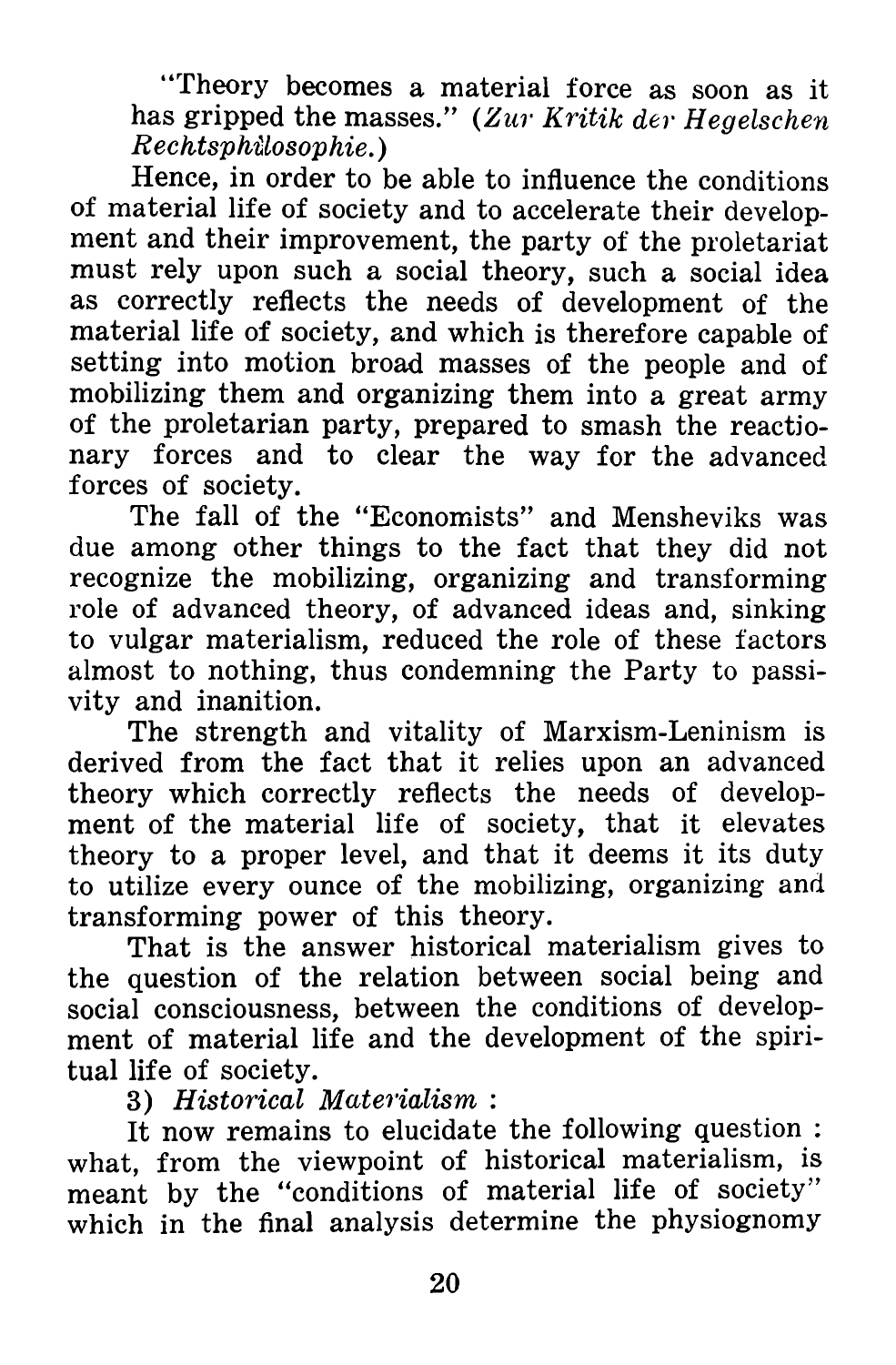**of society, its ideas, views, political institutions, etc. ? What, after all, are these "conditions of material**

**life of society," what are their distinguishing features ?**

**There can be no doubt that the concept "conditions of material life of society" includes, first of all, nature which surrounds society, geographical environment, which is one of the indispensable and constant conditions of material life of society and which, of course, influences the development of society. What role does geographical environment play in the development of society ? Is geographical environment the chief force determining the physiognomy of society, the character of the social system of man,' the transition from one system to another ?**

**Historical materialism answers this question in the negative.**

**Geographical environment is unquestionably one of the constant and indispensable conditions of develop**ment of society and, of course, influences the develop**ment of society, accelerates or retards its development.** But its influence is not the *determining* influence, inas**much as the changes and development of society proceed at an incomparably faster rate than the changes and development of geographical environment. In the space of three thousand years three different social system have been successively superseded in Europe : the primitive communal system, the slave system and the feudal system. In the eastern part of Europe, in the U.S.S.R., even four social systems have been superseded. Yet during this period geographical conditions in Europe have either not changed at all, or have changed so slightly that geography takes no note of them. And that is quite natural. Changes in geographical environment of any importance require millions of years, whereas a few hundred or a couple of thousand years are enough for even very important changes in the system of human society.**

**It follows from this that geographical environment**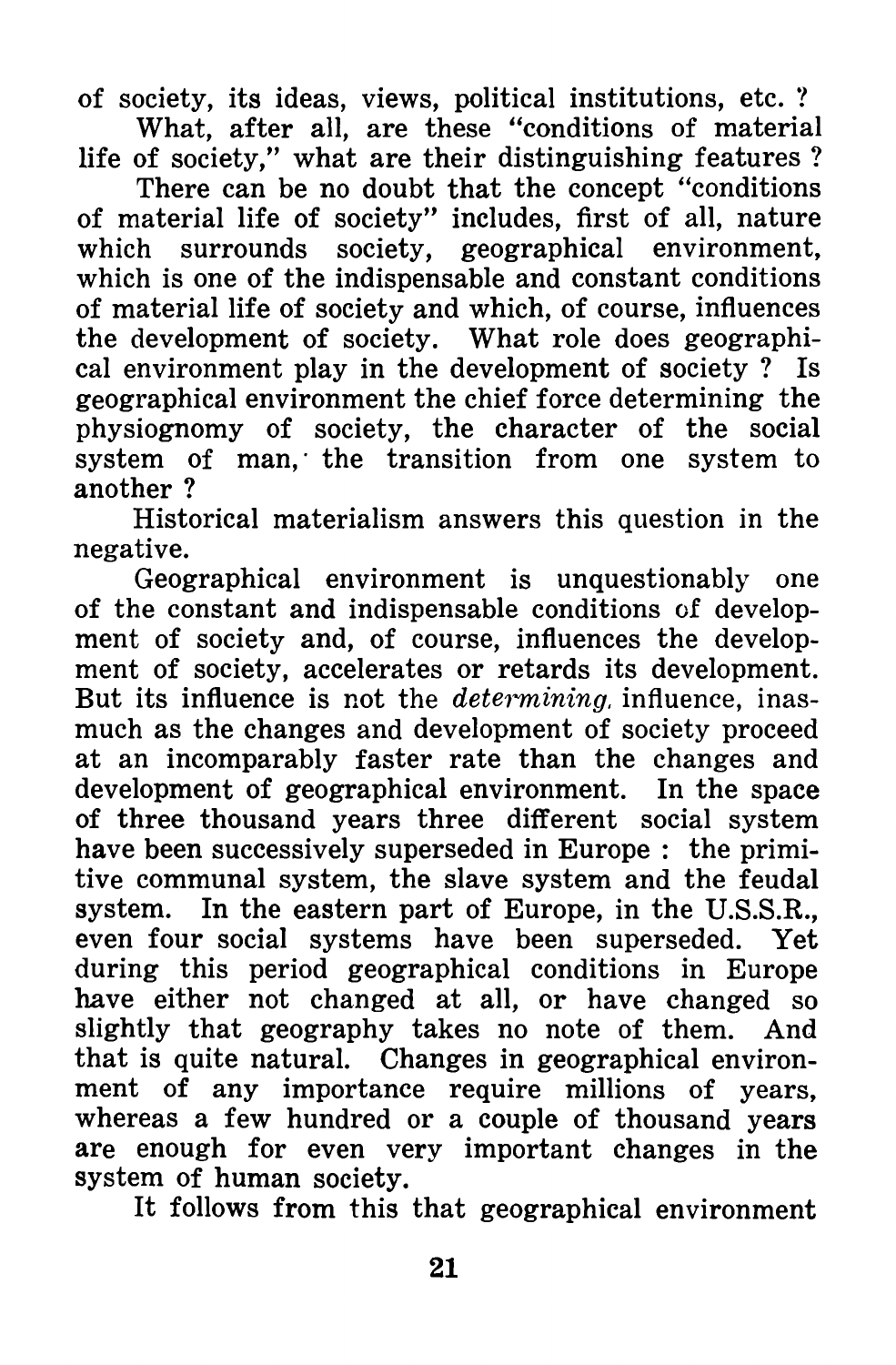**cannot be the chief cause, the** *determining* **cause of social development, for that which remains almost unchanged in the course of tens of thousands of years cannot be the chief cause of development of that which undergoes fundamental changes in the course of a few hundred years.**

**Further, there can be no doubt that the concept "conditions of material life of society" also includes growth of population, density of population of one degree or another, for people are an essential element of the conditions of material life of society, and without a definite minimum number of people there can be no material life of society. Is not growth of population the chief force that determines the character of the social system of man ?**

**Historical materialism answers this question too in the negative.**

**Of course, growth of population does influence the development of society, does facilitate or retard the development of society, but it cannot be the chief force of development of society, and its influence on the development of society cannot be the** *determining* **influence because, by itself, growth of population does not furnish the clue to the question why a given social system is replaced precisely by such and such a new system and not by another, why the primitive communal system is succeeded precisely by the slave system, the slave system by the feudal system, and the feudal system by the bourgeois system, and not by some other.**

**If growth of population were the determining force of social development, then a higher density of population would be bound to give rise to a correspondingly higher type of social system. But we do not find this to be the case. The density of population in China is four times as great as in the U.S.A., yet the U.S.A. stands higher than China in the scale of social development, for in China a semi-feudal system still prevails, whereas the U.S.A. has long ago reached the highest stage**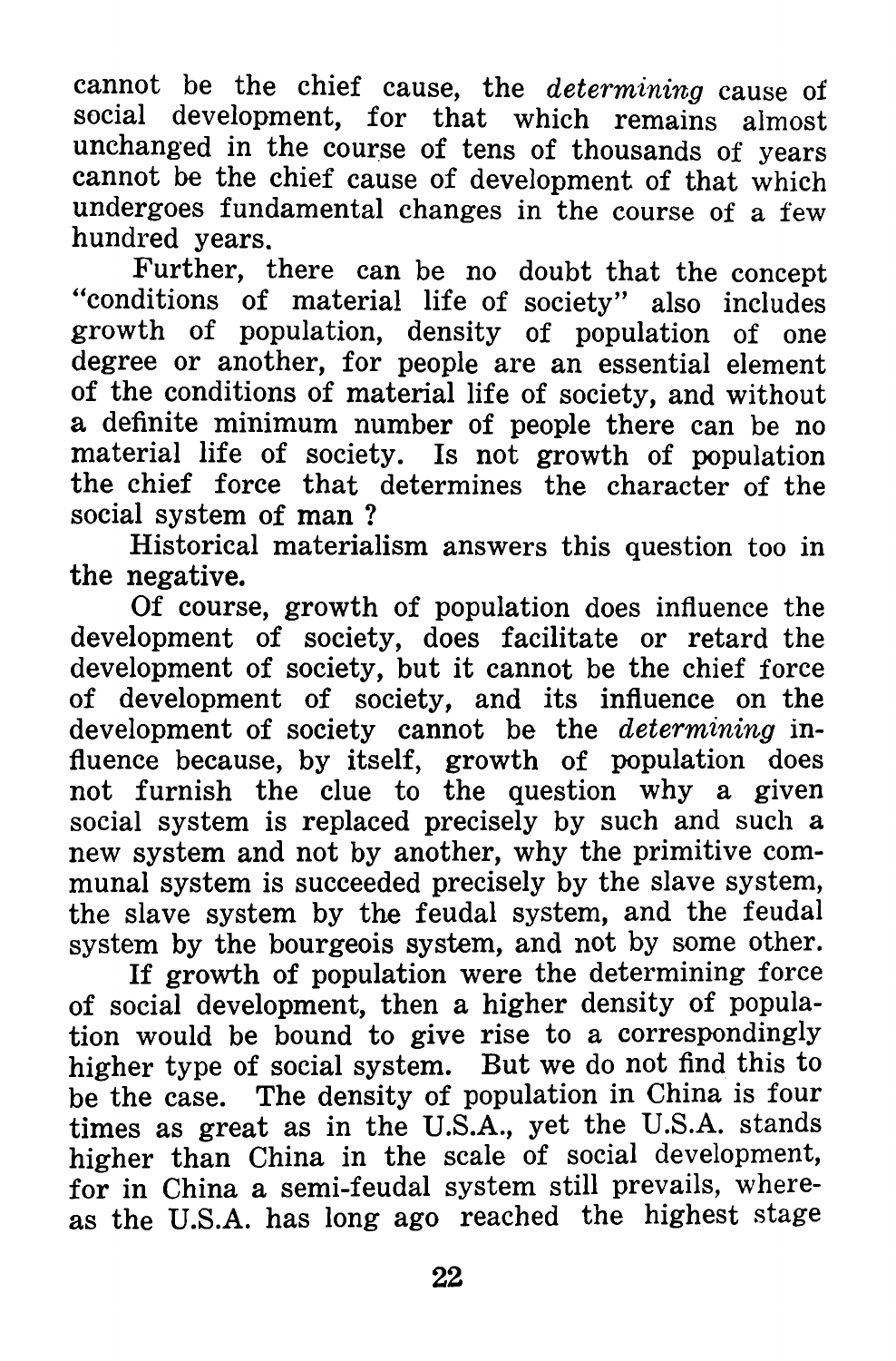**of development of capitalism. The density of population in Belgium is 19 times as great as in the U.S.A., and 26 times as great as in the U.S.S.R. Yet the U.S.A. stands higher than Belgium in the scale of social development ; and as for the U.S.S.R., Belgium lags a whole historical epoch behind this country, for in Belgium the capitalist system prevails, whereas the U.S.S.R. has already done away with capitalism and has set up a Socialist system.**

**It follows from this that growth of population is not, and cannot be, the chief force of development of society, the force which** *determines* **the character of the social system, the physiognomy of society.**

**a) What, then, is the chief force in the complex of conditions of material life of society which determines the physiognomy of society, the character of the social system, the development of society from one system to another ?**

**This force, historical materialism holds, is the** *method of procuring the means of life* **necessary for human existence, the** *mode of production of material .values***—food, clothing, footwear, houses, fuel, instruments of production, etc.—which are indispensable for the life and development of society.**

**In order to live, people must have food, clothing, footwear, shelter, fuel, etc. ; in order to have these material values, people must produce them ; and in order to produce them, people must have the instruments of production with which food, clothing, footwear, shelter, fuel, etc., are produced ; they must be able to produce these instruments and to use them.**

**The** *instruments of production* **wherewith material** values are produced, the *people* who operate the instru**ments of production and carry on the production of material values thanks to a certain** *production experience* **and** *labor skill***—all these elements jointly constitute the** *productive forces* **of society.**

**But the productive forces are only one aspect of**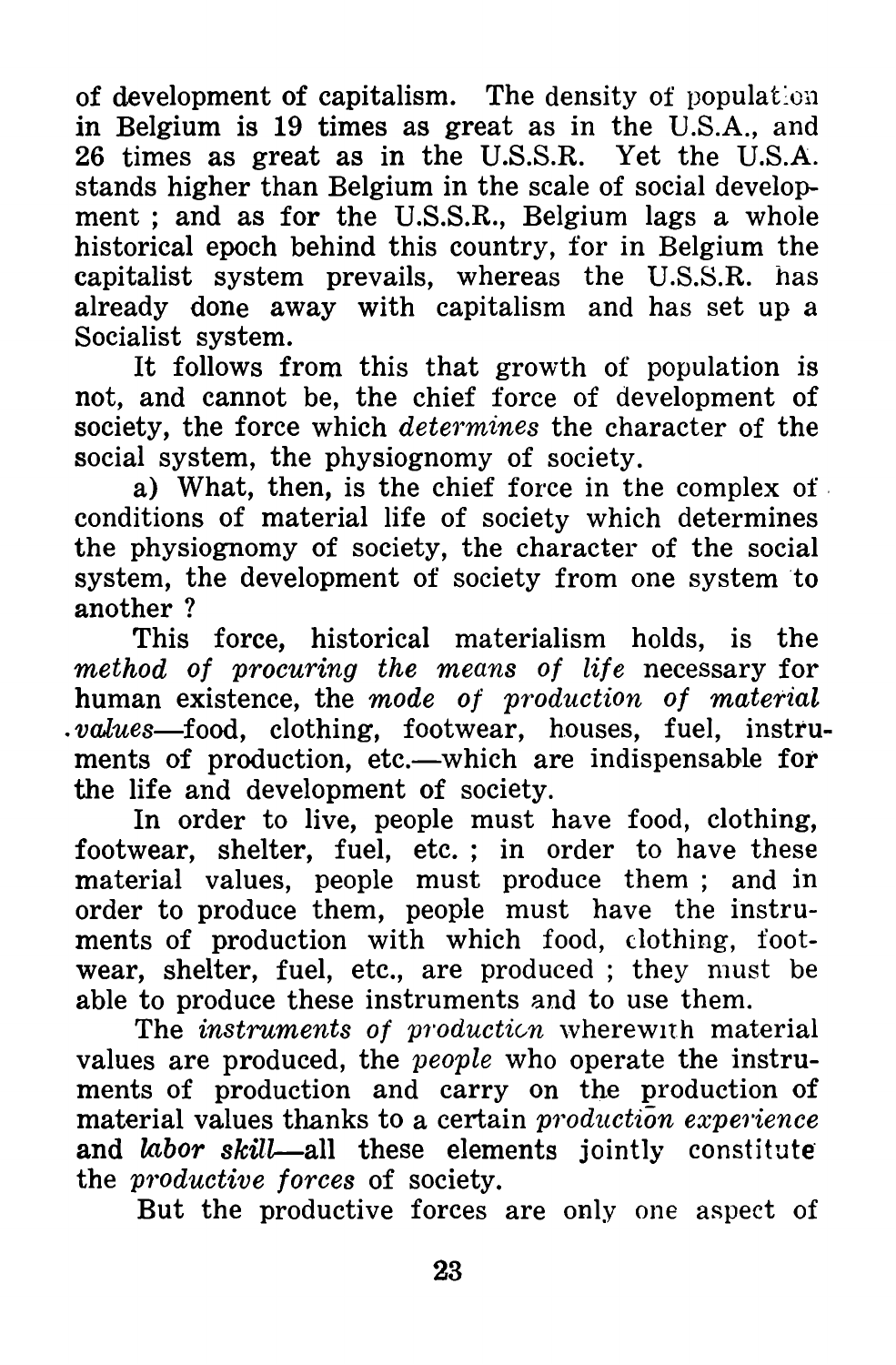**production, only one aspect of the mode of production, an aspect that expresses the relation of men to the objects and forces of nature which they make use of for the production of material values. Another aspect of productoin, another aspect of the mode of production, is the relation of men to each other in the process of production, men's** *relations of production.* **Men carry on a struggle against nature and utilize nature for the production of material values not in isolation from each other, not as separate individuals, but in common, in groups, in societies. Production, therefore, is at all times and under all conditions** *social* **production. In the production of material values men enter into mutual relations of one kind or another within production, into relations of production of one kind or another. These may be relations of co-operation and mutual help between people who are free from exploitation ; they may be relations of domination and subordination ; and, lastly, they may be transitional from one form of relations of production to another. But whatever the character of the relations of production may be, always and in every system, they constitute just as essential an element of production as the productive force of society.**

**"In production," Marx says, "men not only act on nature but also on one another. They produce only by co-operating in a certain way and mutually exchanging their activities. In order to produce, they enter into definite connections and relations with one another and only within these social connections and relations does their action on nature, does production, take place." (Karl Marx,** *Selected Works,* **Eng. ed., Moscow 1946, Vol. I p. 211.)**

**Consequently, production, the mode of production, embraces both the productive forces of society and men's relations of production, and is thus the embodiment of their unity in the process of production of**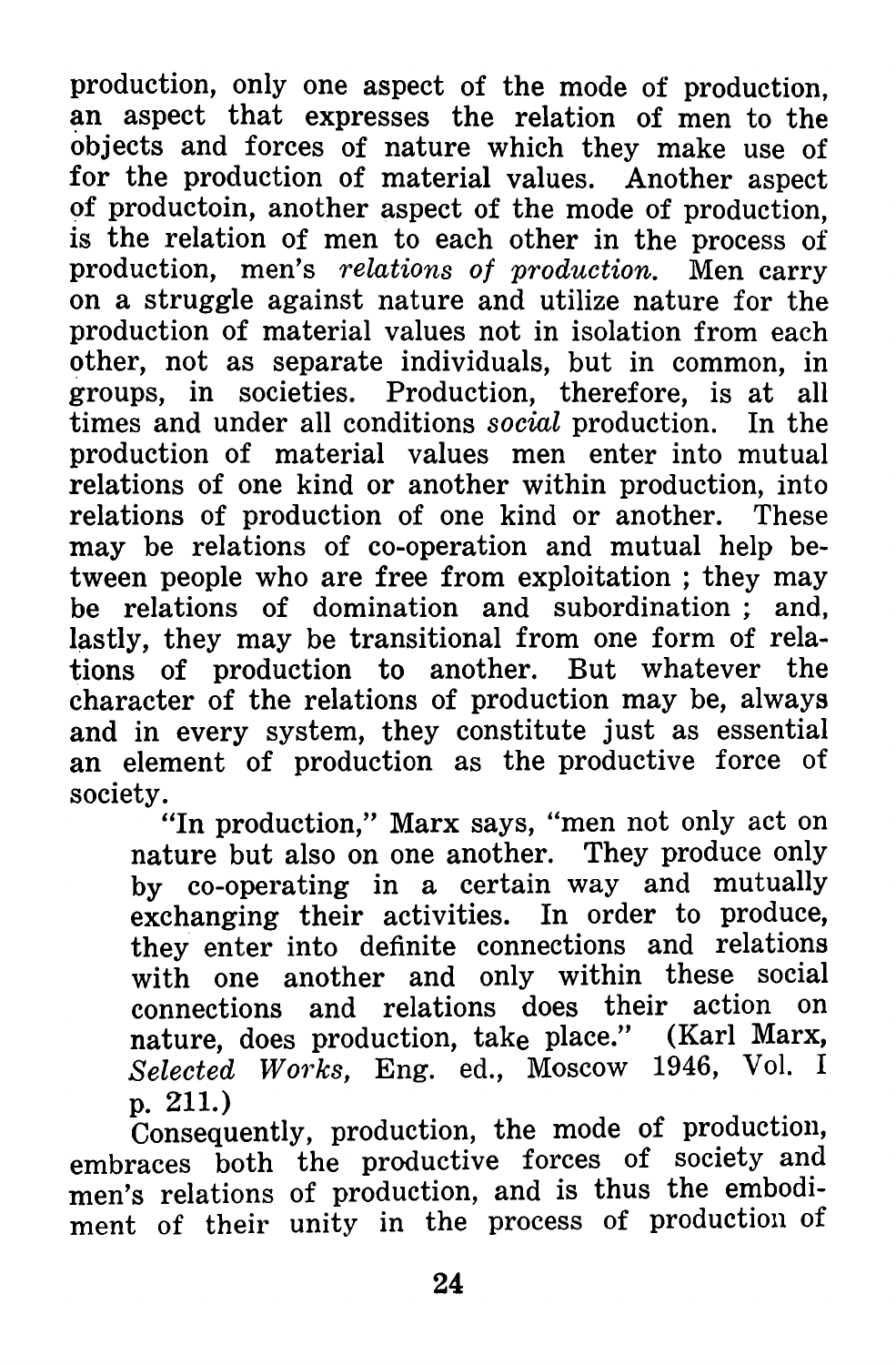**material values.**

**b)** *The first feature* **of production is that it never stays at one point for a long time and is always in a state of change and development, and that, furthermore,** changes in the mode of production inevitably call forth **changes in the whole social system, social ideas, political views and political institutions—they call forth a reconstruction of the whole social and political order. At different stages of development people make use of different modes of production, or, to put it more crudely, lead different manners of life. In the primitive commune there is one mode of production, under slavery there is another mode of production, under feudalism a third mode of production, and so on. And, correspondingly, men's social system, the spiritual life of men, their views and political institutions also vary.**

**Whatever is the mode of production of a society, such in the main is the society itself, its ideas and theories, its political views and institutions.**

**Or, to put it more crudely, whatever is man's manner of life, such is his manner of thought.**

**This means that the history of development of society is above all the history of the development of production, the history of the modes of production which succeed each other in the course of centuries, the history of the development of productive forces and of people's relations of production.**

**Hence, the history of social development is at the same time the history of the producers of material values themselves, the history of the laboring masses, who are the chief force in the process of production and who carry on the production of material values necessary for the existence of society.**

**Hence, if historical science is to be a real science, it cap no longer reduce the history of social development to the actions of kings and generals, to the actions of "conquerors" and "subjugators" of states, but must above all devote itself to the history of the producers of**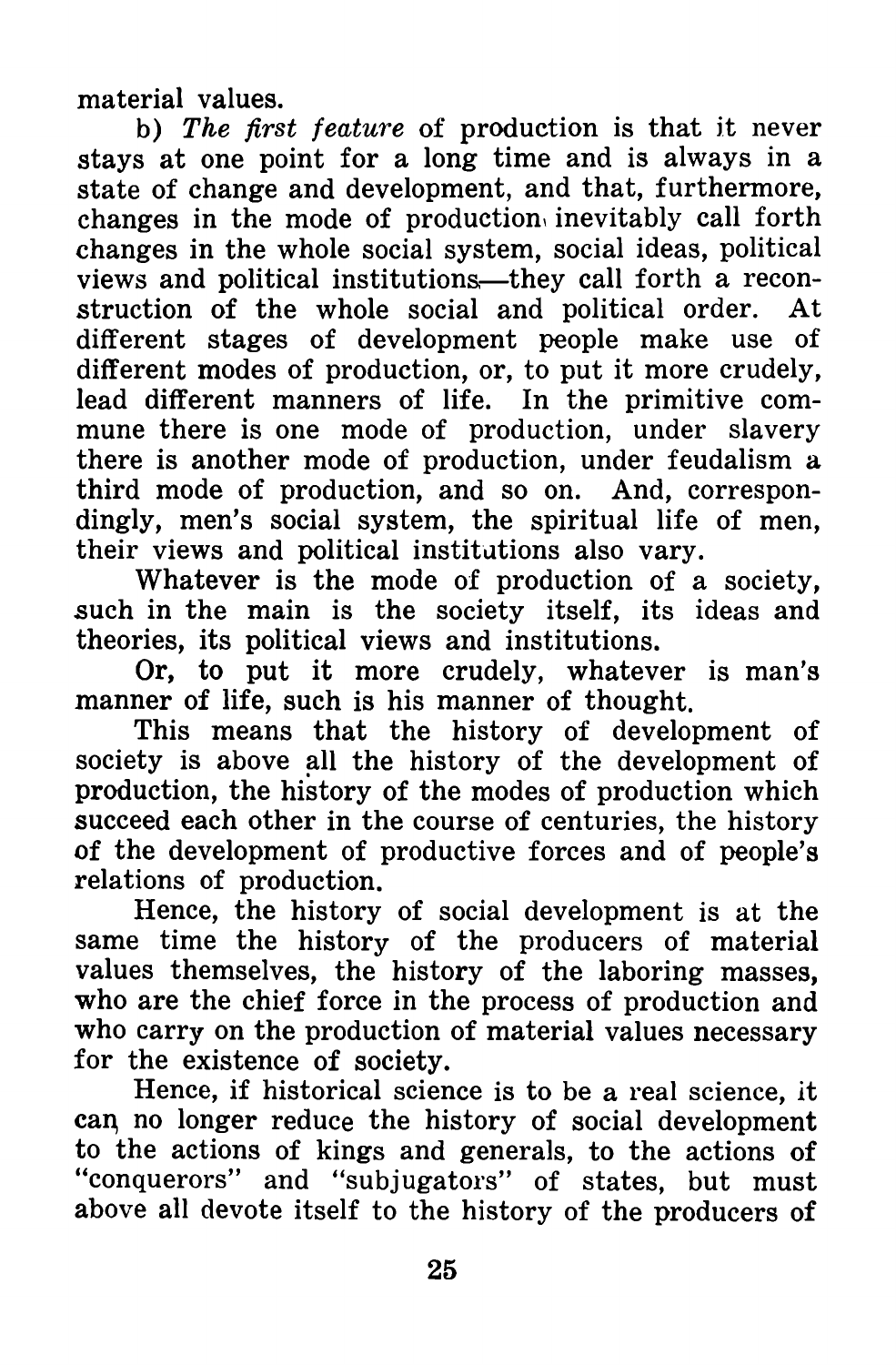**material values, the history of the laboring masses, the history of peoples.**

**Hence, the clue to the study of the laws of history of society must not be sought in men's minds, in the views and ideas of society, but in the mode of production practised by society in any given historical period ; it must be sought in the economic life of society.**

**Hence, the prime task of historical science is to study and disclose the laws of production, the laws of development of the productive forces and of the relations of production, the laws of economic development of society.**

**Hence, if the party of the proletariat is to be a real party, it must above all acquire a knowledge of the laws of development of production, of the laws of economic development of society.**

**Hence, if it is not to err in policy, the party of the proletariat must both in drafting its program and in its practical activities proceed primarily from the laws of development of production, from the laws of economic development of society.**

**c)** *The second feature* **of production is that its changes and development always begin with changes and development of the productive forces, and in the first place, with changes and development of the instruments of production. Productive forces are therefore the most mobile and revolutionary element of production. First the productive forces of society change and develop, and then,** *depending* **on these changes and** *in conformity with them,* **men's relations of production, their economic relations, change. This, however, does not mean that the relations of production do not influence the development of the productive forces and that the latter are not dependent on the former. While their development is dependent on the development of the productive forces, the relations of production in their turn react upon the development of the productive forces, accelerating or retarding it. In this connection it**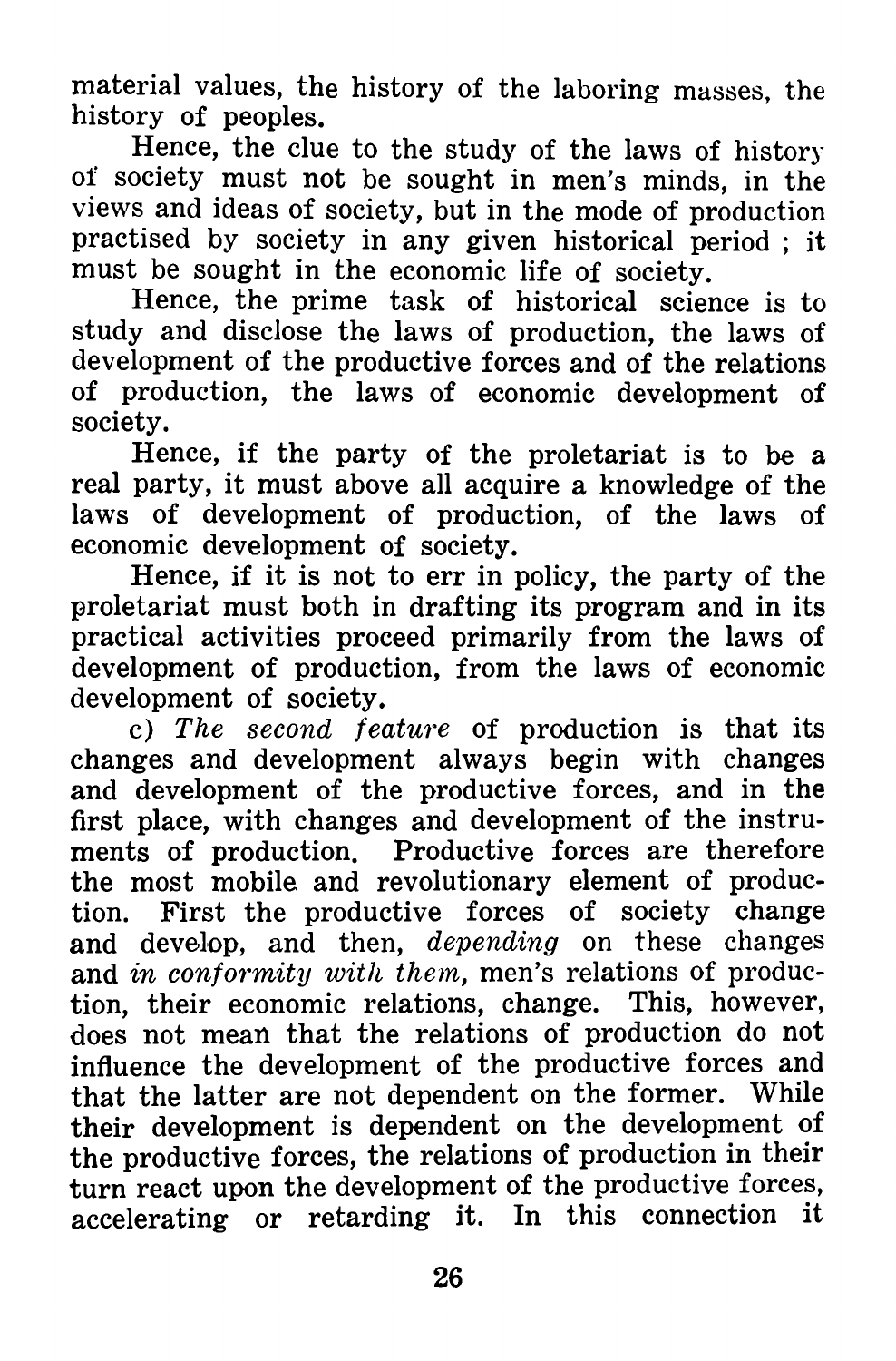**should be noted that the relations of production cannot for too long a time lag behind and be in a state of contradiction to the growth of the productive forces, inasmuch as the productive forces can develop in full measure only when the relations of production correspond to the character, the state of the productive forces and allow full scope for their development. Therefore, however much the relations of production may lag behind the development of the productive forces, they must, sooner or later, come into correspondence with and actually do come into correspondence with—the level of development of the productive forces, the** character of the productive forces. Otherwise **would have a fundamental violation of the unity of the productive forces and the relations of production within the system of production, a disruption of production as a whole, a crisis of production, a destruction of productive forces.**

**An instance in which the relations of production do not correspond to the character of the productive forces, conflict with them, is the economic crises in capitalist countries, where private capitalist ownership of the means of production is in glaring incongruity with the social character of the process of production, with the character of the productive forces. This results in economic crises, which lead to the destruction of productive forces. Furthermore, this incongruity itself constitutes the economic basis of social revolution, the purpose of which is to destroy the existing relations of production and to create new relations of production corresponding to the character of the productive forces.**

**In contrast, an instance in which the relations of production completely correspond to the character of the productive forces is the Socialist national economy of the U.S.S.R., where the social ownership of the means of production fully corresponds to the social character of the process of production, and where, because of this, economic crises and the destruction of productive forces**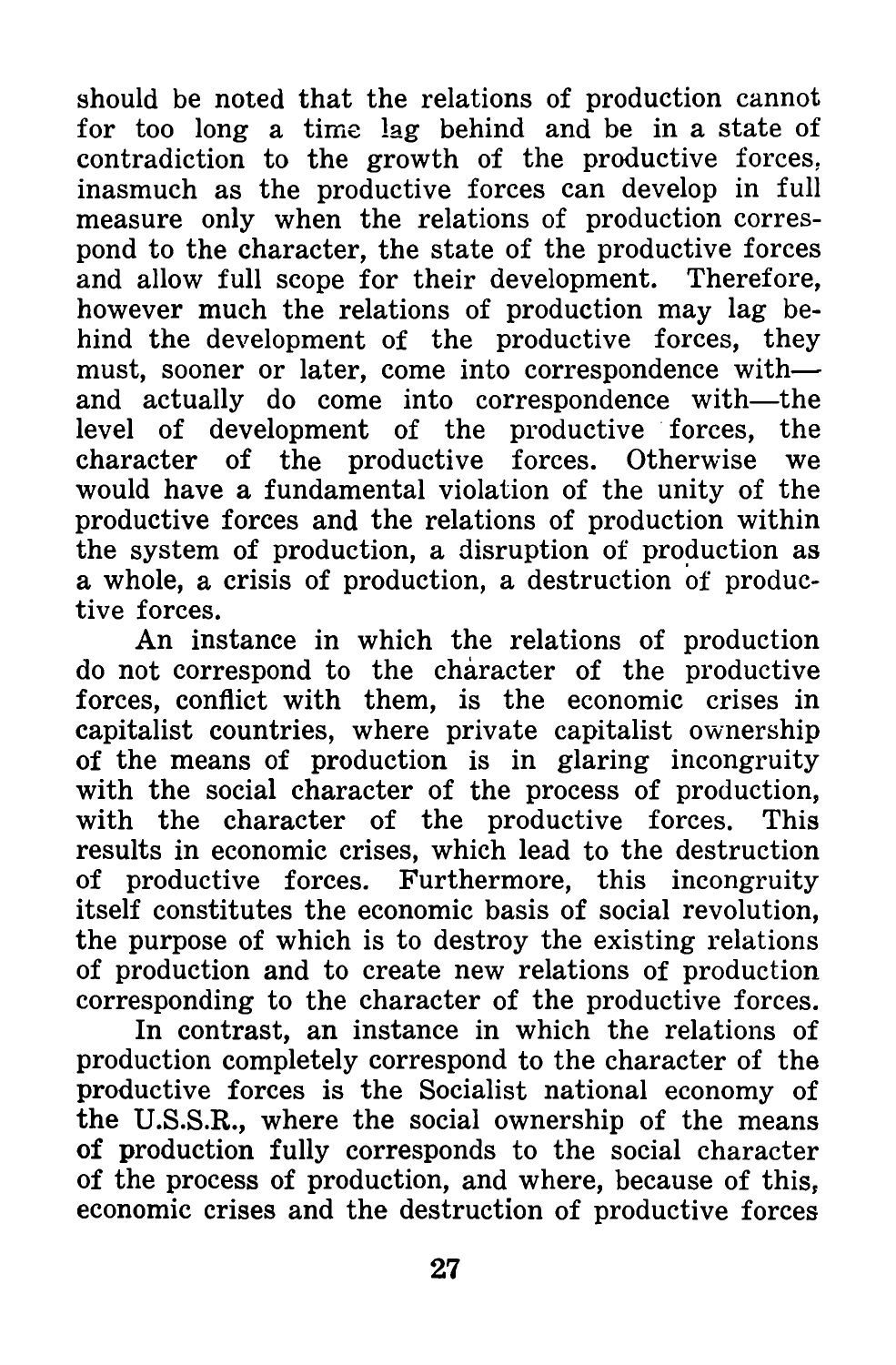**are unknown.**

**Consequently, the productive forces are not only the most mobile and revolutionary element in production, but are also the determining element in the development of production.**

**Whatever are the productive forces such must be the relations of production.**

**While the state of the productive forces furnishes the answer to the question—with what instruments of production do men produce the material values they need ?—the state of the relations of production furnishes the answer to another question—who owns the** *means of productions* **(the land, forests, waters, mineral resources, raw materials, instruments of production, production premises, means of transportation and communication, etc.), who commands the means of production, whether the whole of society, or individual persons, groups, or classes which utilize them for the exploitation of other persons, groups or classes ?**

**Here is a rough picture of the development of productive forces from ancient times to our day. The transition from crude stone tools to the bow and arrow, and the accompanying transition from the life of hunters to the domestication of animals and primitive pasturage ; the transition from stone tools to metal tools (the iron axe, the wooden plough fitted with an iron colter, etc.), with a corresponding transition to tillage and agriculture ; a further improvement in metal tools for the working up of materials, the introduction of the blacksmith's bellows, the introduction of pottery, with a corresponding development of handicrafts, the separation of handicrafts from agriculture, the development of an independent handicraft industry and, subsequently, of manufacture ; the transition from handicraft tools to machines and the transformation of handicraft and manufacture into machine industry ; the transition to the machine system and the rise of modern large-scale machine industry—such is a general and far from com-**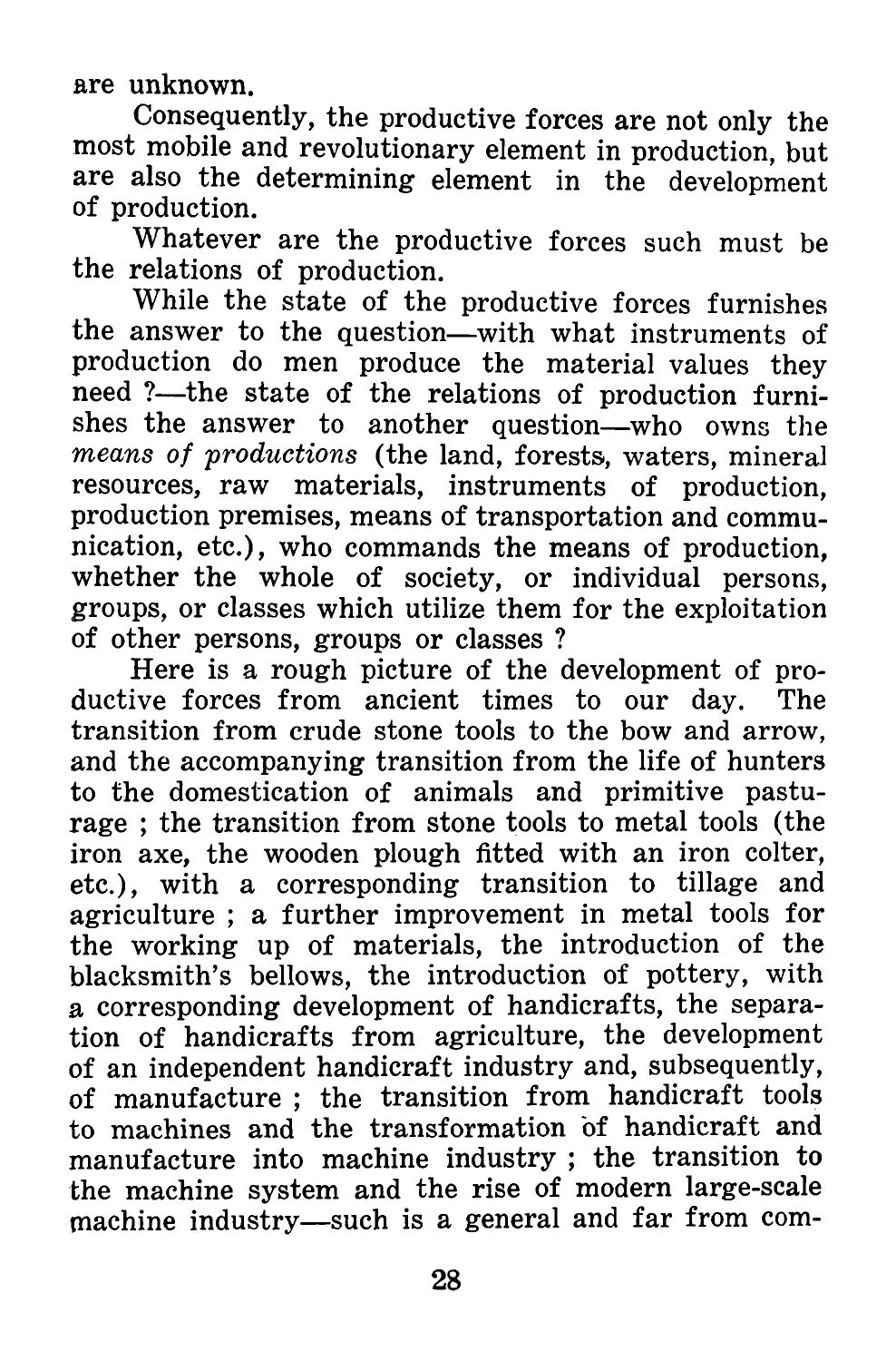**plete picture of the development of the productive forces of society in the course of man's history. It will be clear that the development and improvement of the instruments of production was effected by men who were related to production, and not independently of men ; and, consequently, the change and development of the instruments of production was accompanied by a change and development of men, as the most important element of the productive forces, by a change and development of their production experience, their labor** skill, their ability to handle the instruments **production.**

**In conformity with the change and development of the productive forces of society in the course of history, men's relations of production, their economic relations also changed and developed.**

**Five** *main* **types of relations of production are known to history : primitive communal, slave, feudal, capitalist and Socialist.**

**The basis of the relations of production under the primitive communal system is that the means of production are socially owned. This in the main corresponds to the character of the productive forces of that period. Stone tools, and, later, the bow and arrow, precluded the possibility of men individually combating the forces of nature and beasts of prey. In order to gather the fruits of the forest, to catch fish, to build some sort of habitation, men were obliged to work in common if they did not want to die of starvation, or fall victim to beasts of prey or to neighboring societies. Labor in common led to the common ownership of the means of production, as well as of the fruits of production. Here the conception of private ownership of the means of production did not yet exist, except for the personal ownership of certain implements of production which were at the same time means of defence against beasts of prey. Here there was no exploitation, no classes.**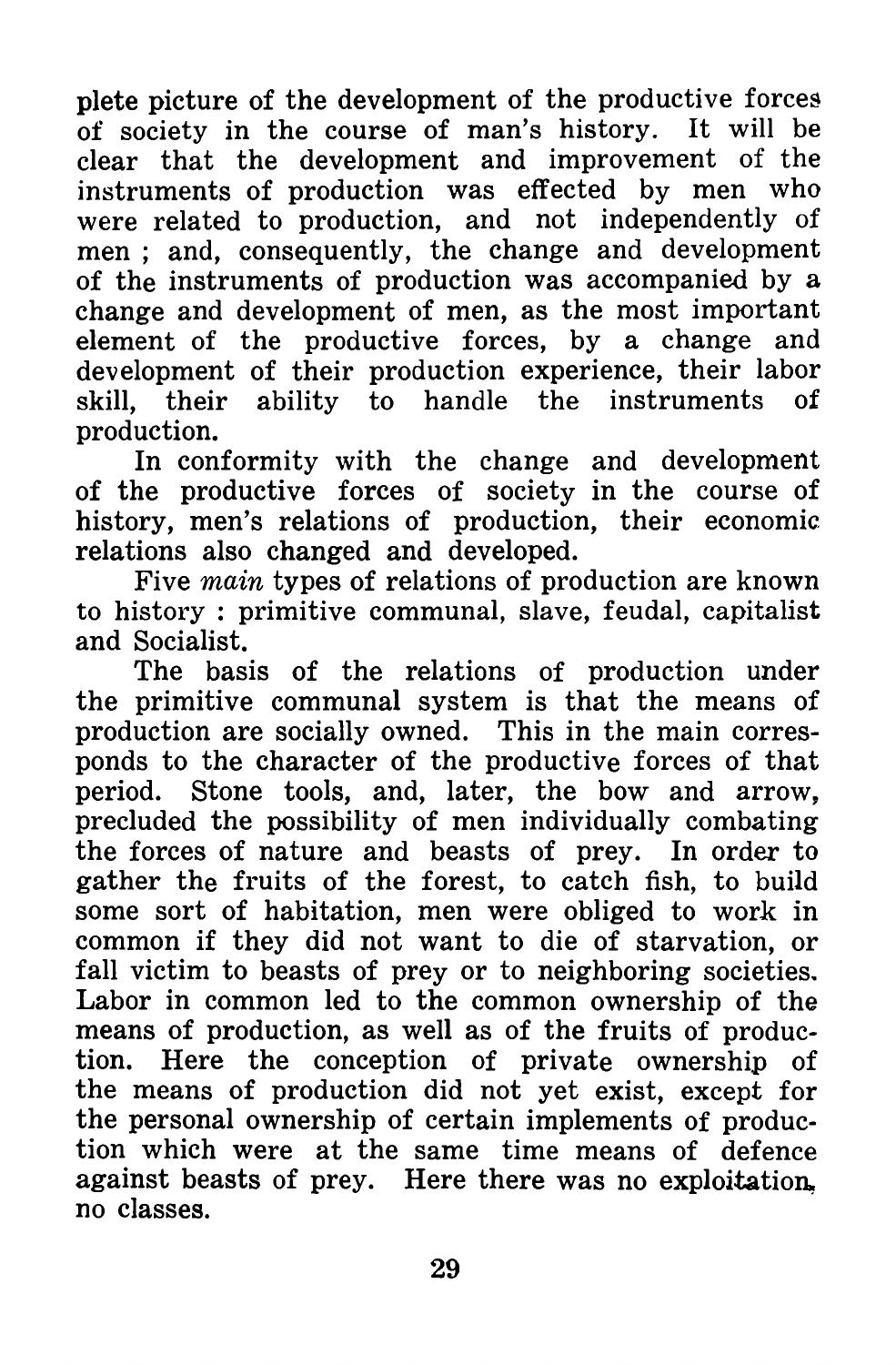**The basis of the relations of production under the slave system is that the slave-owner owns the means of production : he also owns the worker in production the slave, whom he can sell, purchase, or kill as though he were an animal. Such relations of production in the main correspond to the state of the productive forces of that period. Instead of stone tools, men now have metal tools at their command ; instead of the wretched and primitive husbandry of the hunter, who knew neither pasturage nor tillage, there now appear pasturage, tillage, handicrafts, and a division of labor between these branches of production. There appears the possibility of the exchange of products between individuals and between societies, of the accumulation of wealth in the hands of a few, the actual accumulation of the means of production in the hands of a minority, and the possibility of subjugation of the majority by a minority and the conversion of the majority into slaves. Here we no longer find the common and free labor of all members of society in the production process— here there prevails the forced labor of slaves, who are exploited by the non-laboring slave-owners. Here, therefore, there is no common ownership of the means of production or of the fruits of production. It is replaced by private ownership. Here the slave-owner appears as the prime and principal property owner in the full sense of the term.**

**Rich and poor, exploiters and exploited, people with full rights and people with no rights, and a fierce class struggle between them—such is the picture of the slave system.**

**The basis of the relations of production under the feudal system is that the feudal lord owns the means of production and does not fully own the worker in production—the serf, whom the feudal lord can no longer kill, but whom he can buy and sell. Alongside of feudal ownership there exists individual ownership by the peasant and the handicraftsman of his implements of production and**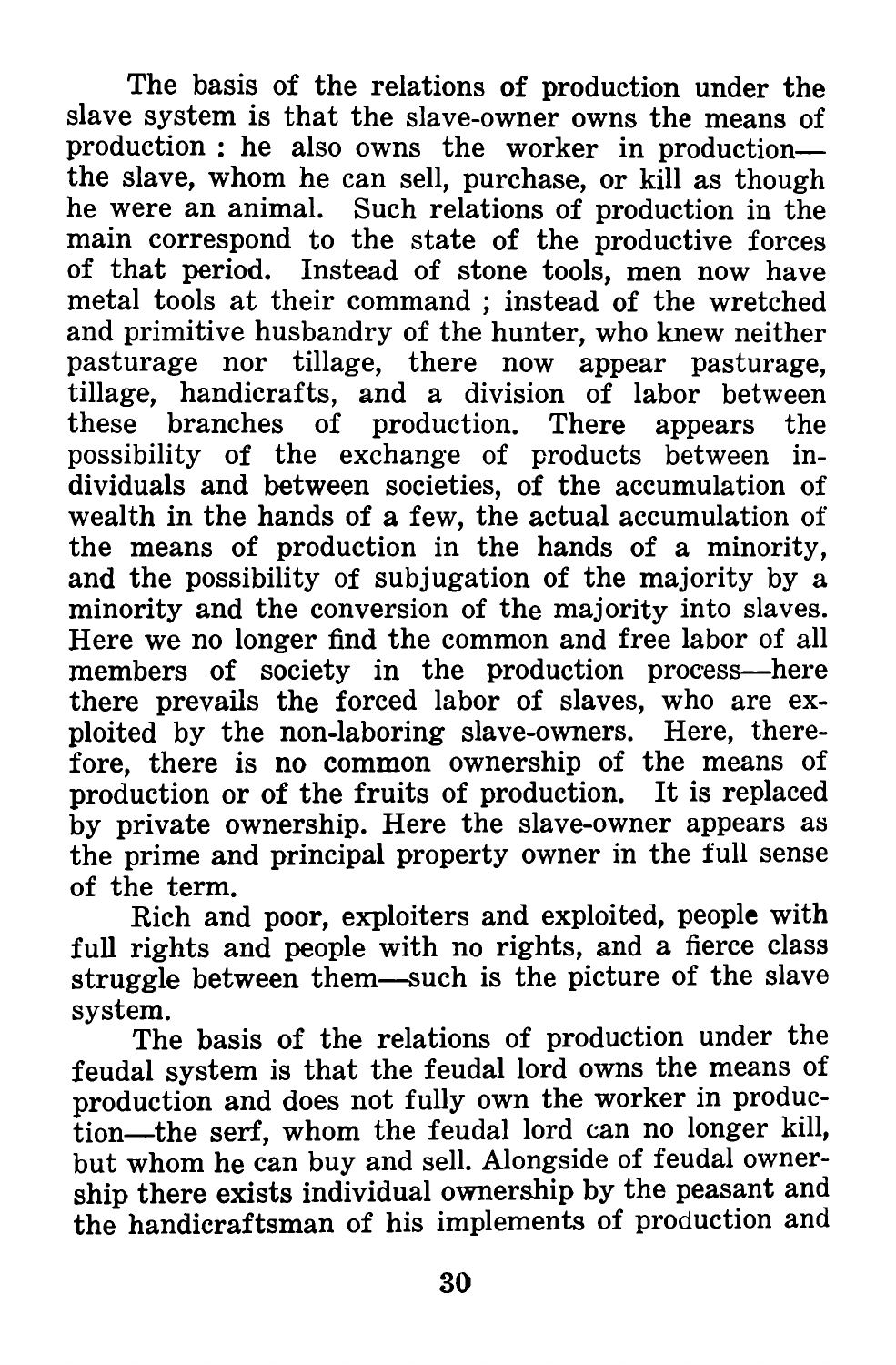**his private enterprise based on his personal labor. Such relations of production in the main correspond to the state of the productive forces of that period. Further improvements in the smelting and working of iron ; the spread of the iron plough and the loom ; the further development of agriculture, horticulture, viniculture and dairying ; the appearance of manufactories alongside of the handicraft workshops—such are the characteristic features of the state of the productive forces.**

**The new productive forces demand that the laborer shall display some kind of initiative in production and an inclination for work, an interest in work. The feudal lord therefore discards the slave, as a laborer who has no interest in work and is entirely without initiative, and prefers to deal with the serf, who has his own husbandry, implements of production, and a certain interest in work essential for the cultivation of the land and for the payment in kind of a part of his harvest to the feudal lord.**

**Here private ownership is further developed. Exploitation is nearly as severe as it was under slavery —it is only slightly mitigated. A class struggle between exploiters and exploited is the principal feature of the feudal system.**

**The basis of the relations of production under the capitalist system is that the capitalist owns the means of production, but not the workers in production—the wage laoorers, whom the capitalist can neither kill nor sell because they are personally free, but who are deprived of means of production and, in order not to die of hunger, are obliged to sell their labor power to the capitalist and to bear the yoke of exploitation. Alongside of capitalist property in the means of production, we find, at first on a wide scale, private property of the peasants and handicraftsmen in the means of production, these peasants and handicraftsmen no longer being serfs, and their private property being based on personal labor. In place of the handicrafts workshops**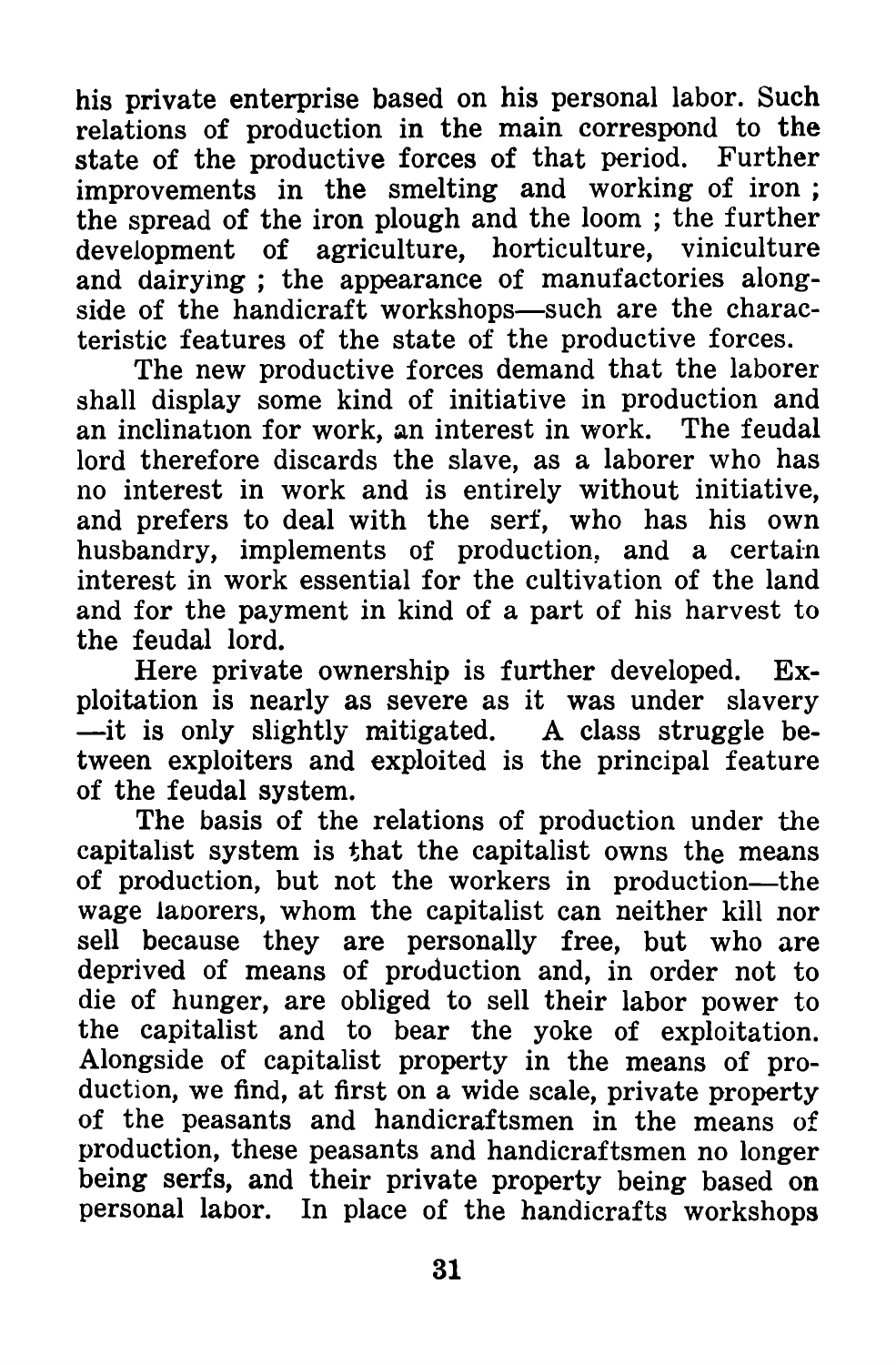**and manufactories there appear huge mills and factories equipped with machinery. In place of the manorial estates tilled by the primitive implements of production of the peasant, there now appear large capitalist farms run on scientific lines and supplied with agricultural machinery.**

**The new productive forces require that the workers in production shall be better educated and more intelligent than the downtrodden and ignorant serfs, that they be able to understand machinery and operate it properly. Therefore, the capitalists prefer to deal with wage workers, who are free from the bonds of serfdom and who are educated enough to be able properly to operate machinery.**

**But having developed productive forces to a tremendous extent, capitalism has become enmeshed in contradictions which it is unable to solve. By producing larger and larger quantities of commodities, and reducing their prices, capitalism intensifies competition, ruins the mass of small and medium private owners, converts them into proletarians and reduces their purchasing power, with the result that it becomes impossible to dispose of the commodities produced. On the other hand, by expanding production and concentrating millions of workers in huge mills and factories, capitalism lends the process of production a social character and thus undermines its own foundation, inasmuch as the social character of the process of production demands the social ownership of the means of production ; yet the means of production remain private capitalist property, which is incompatible with the social character of the process of production.**

**These irreconcilable contradictions between the character of the productive forces and the relations of production make themselves felt in periodical crises of overproduction, when the capitalists, finding no effective demand for their goods owing to the ruin of the mass of the population which they themselves have brought about, are**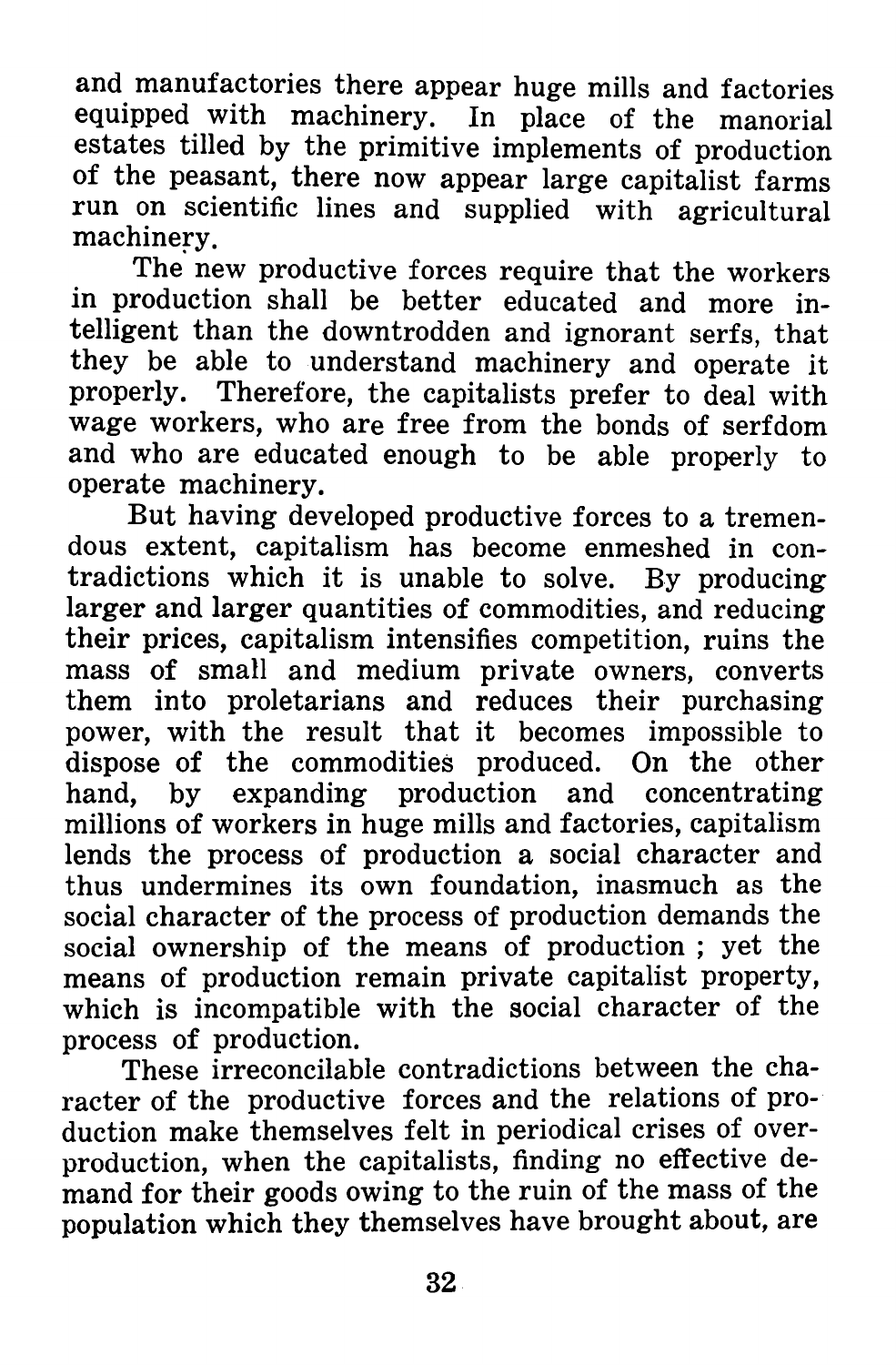**compelled to burn products, destroy manufactured goods, suspend production, and destroy productive forces at a time when millions of people are forced to suffer unemployment and starvation, not because there are not enough goods, but because there is an overproduction of goods.**

**This means that the capitalist relations of production have ceased to correspond to the state of productive forces of society and have come into irreconcilable contradiction with them.**

**This means that capitalism is pregnant with revolution, whose mission it is to replace the existing capitalist ownership of the means of production by Socialist ownership.**

**This means that the main feature of the capitalist system is a most acute class struggle between the exploiters and the exploited.**

**The basis of the relations of production under the Socialist system, which so far has been established only in the U.S.S.R., is the social ownership of the means of production. Here there are no longer exploiters and exploited. The goods produced are distributed according to labor performed, on the principle : "He who does not work, neither shall he eat." Here the mutual relations of people in the process of production are marked by comradely co-operation and the Socialist mutual assistance of workers who are free from exploitation. Here the relations of production fully correspond to the state of productive forces, for the social character of the process of production is reinforced by the social ownership of the means of production.**

**For this reason, Socialist production in the U.S.S.R. knows no periodical crises of overproduction and their accompanying absurdities.**

**For this reason, the productive forces here develop at an accelerated pace, for the relations of production that correspond to them offer full scope for such development.**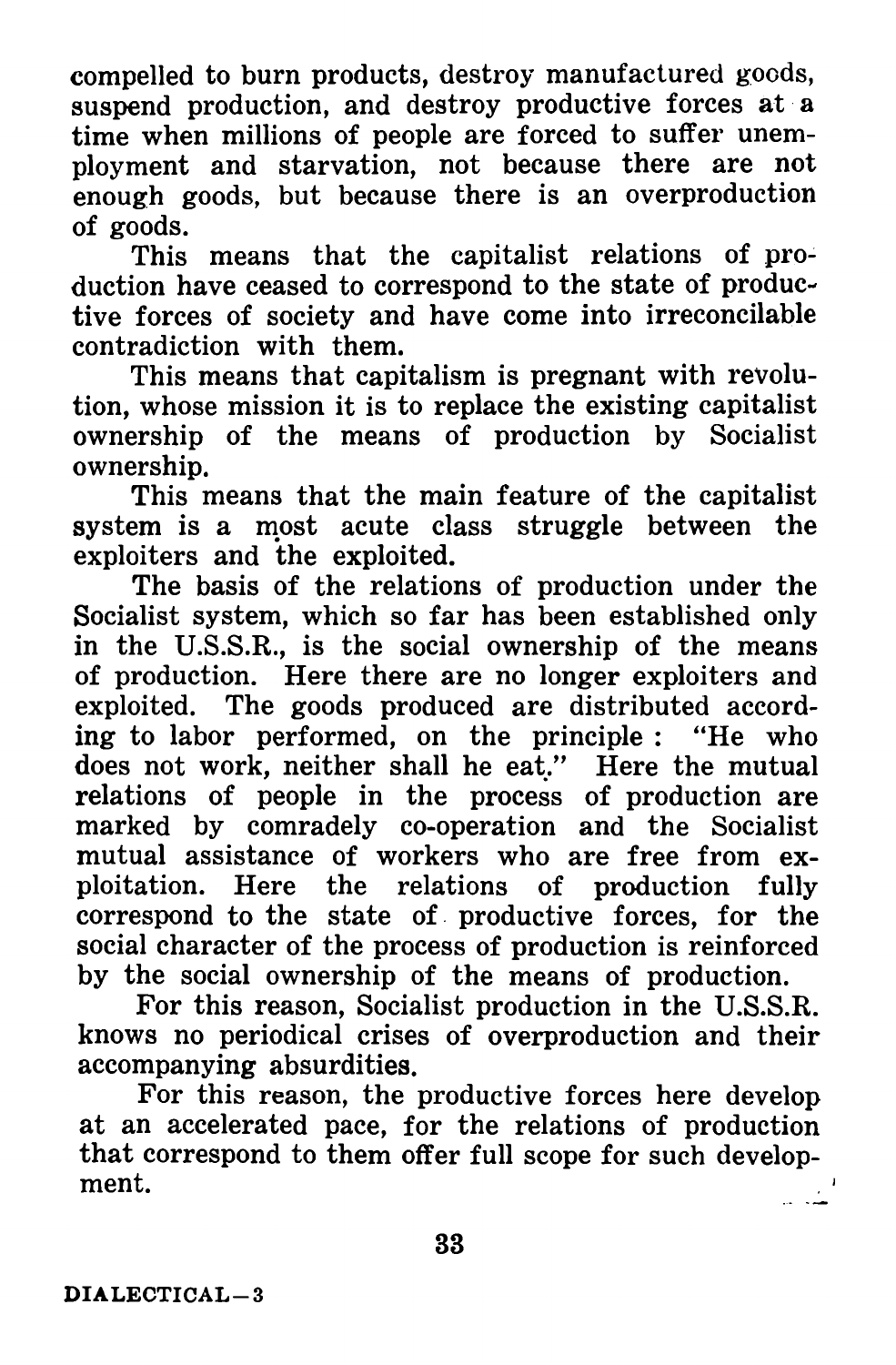**Such is the picture of the development of men's relations of production in the course of human history.**

**Such is the dependence of the development of the relations of production on the development of the productive forces of society, and primarily, on the development of the instruments of production, the dependence by virtue of which the changes and development of the productive forces sooner or later lead to corresponding changes and development of the relations of production.**

**"The use and fabrication of instruments of labor/'\* says Marx, "although existing in the germ among certain species of animals, is specifically characteristic of the human labor-process, and Franklin therefore defines man as a tool-making animal. Relics of by-gone instruments of labor possess the same importance for the investigation of extinct economical forms of society, as do fossil bones for the determination of extinct species of animals. It is not the articles made, but how they are made, and by what instruments, that enables us to distinguish different economical epochs. Instruments of labor not only supply a standard of the degree of development to which human labor has attained, but they are also indicators of the social conditions under which that labor is carried on." (Karl Marx,** *Capital,* **London 1938, Vol. I, p. 159.)**

**And further :**

**—"Social relations are closely bound up with productive forces. In acquiring new productive forces men change their mode of production ; and in changing their mode of production, in changing the way of earning their living, they change all their social relations. The hand-mill gives you**

**<sup>\*</sup> By instruments of labor Marx has in mind primarily instruments of production.—***Ed.*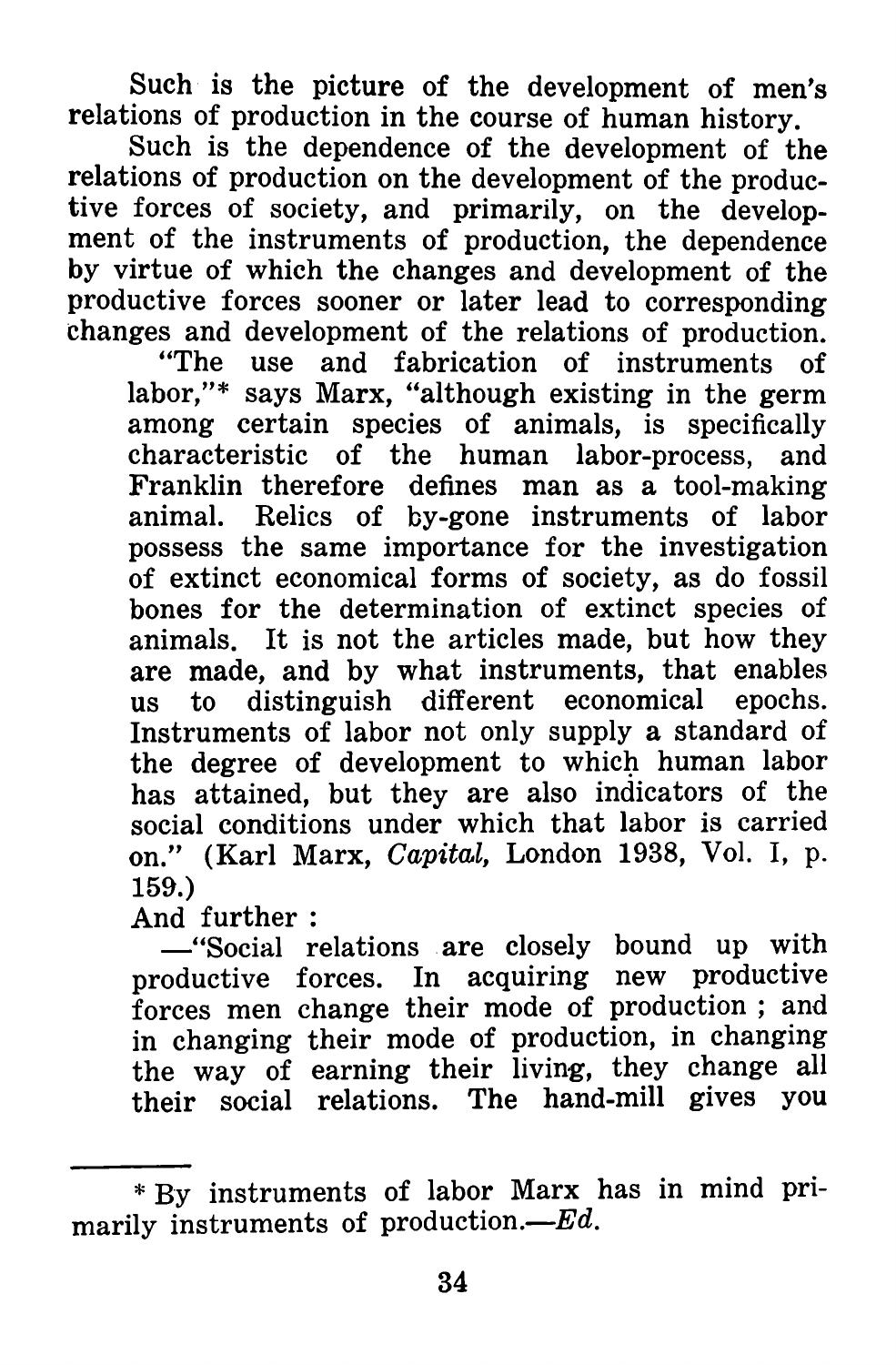**society with the feudal lord ; the steam-mill, society with the industrial capitalist." (Karl Marx,** *The Poverty of Philosophy,* **Eng. ed., Moscow 1935, p. 92.)**

**i—"There is a continual movement of growth in productive forces, of destruction in social relations, of formation in ideas ; the only immutable thing isthe abstraction of movement."** *(Ibid.,* **p. 93.) Speaking of historical materialism as formulated in the** *Communist Manifesto,* **Engels says :**

**"Economic production and the structure of society' of every historical epoch necessarily arising there**from constitute the foundation for the political **and intelectual history of that epoch ;. .. consequently (ever since the dissolution of the primeval communal ownership of land) all history has been a history of class struggles, of struggles between exploited and exploiting, between dominated and dominating classes at various stages of social** evolution :...this struggle, however, **reached a stage where the exploited and oppressed class (the proletariat) can no longer emancipate itself from the class which exploits and oppresses it (the bourgeoisie), without at the same time forever, freeing the whole of society from exploitation, oppression and class struggles." (Preface to the German edition of the** *Communist Manifesto***—Karl Marx,** *Selected Works,* **Eng. ed., Moscow 1946, Vol. I, pp. 100-01.)**

**d)** *The third feature* **of production is that the rise: of new productive forces and of the relations of production corresponding to them does not take place separately from the old system, after the disappearance of the old system, but within the old system ; it takes place not as a result of the deliberate and conscious activity of man, but spontaneously, unconsciously, independently of the will of man. It takes place spontaneously and independently of the will of man for two reasons.**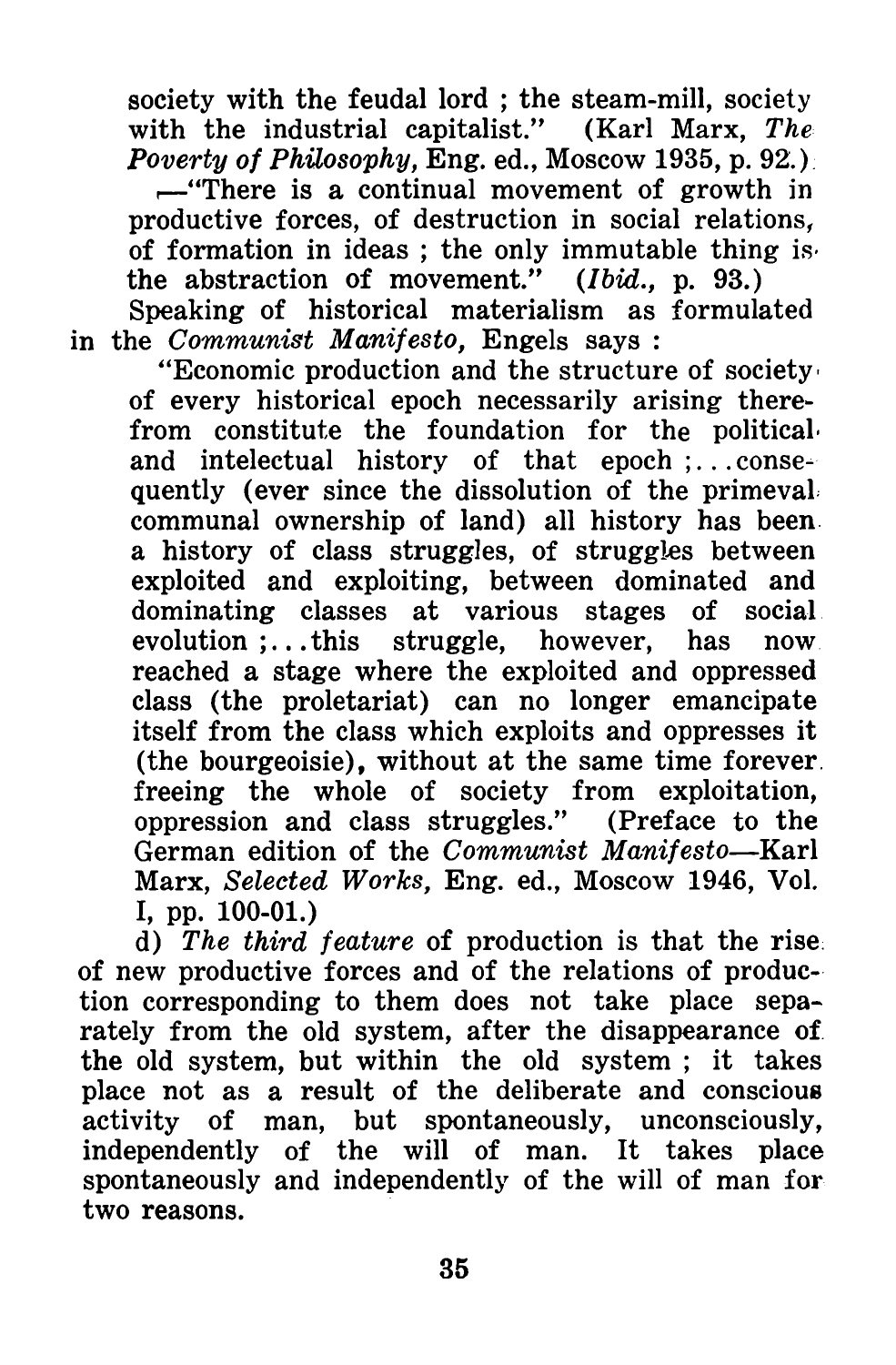**Firstly, because men are not free to choose one mode of production or another, because as every new generation enters life it finds productive forces and relations of production already existing as the result of the work of former generations, owing to which it is obliged at first to accept and adapt itself to everything it finds ready made in the sphere of production in order to be able to produce material values.**

**Secondly, because, when improving one instrument of production or another, one element of the productive forces or another, men do not realize, do not understand or ,stop to reflect what** *social* **results these improvements will lead to, but only think of their everyday interests, of lightening their labor and of securing some direct and tangible advantage for themselves.**

**When, gradually and gropingly, certain members of primitive communal society passed from the use of stone tools to the use of iron tools, they, of course, did not know and did not stop to reflect what** *social* **results this innovation would lead to ; they did not understand or realize that the change to metal tools meant a revolution in production, that it would in the long run lead to the slave system. They simply wanted to lighten their labor and secure an immediate and tangible advantage ; their conscious activity was confined within the narrow bounds of this everyday personal interest.**

**When, in the period of the feudal system, the young bourgeoisie of Europe began to erect, alongside of the small guild workshops, large manufactories, and thus advanced the productive forces of society, it, of course, did not know and did not stop to reflect what** *social* **consequences this innovation would lead to ; it did not realize or understand that this "small" innovation would lead to a regrouping of social forces which was to end in a revolution both against the power of kings, whose favors it so highly valued, and against the nobility, to whose ranks its foremost representatives not infrequently aspired. It simply wanted to lower the cost of pro-**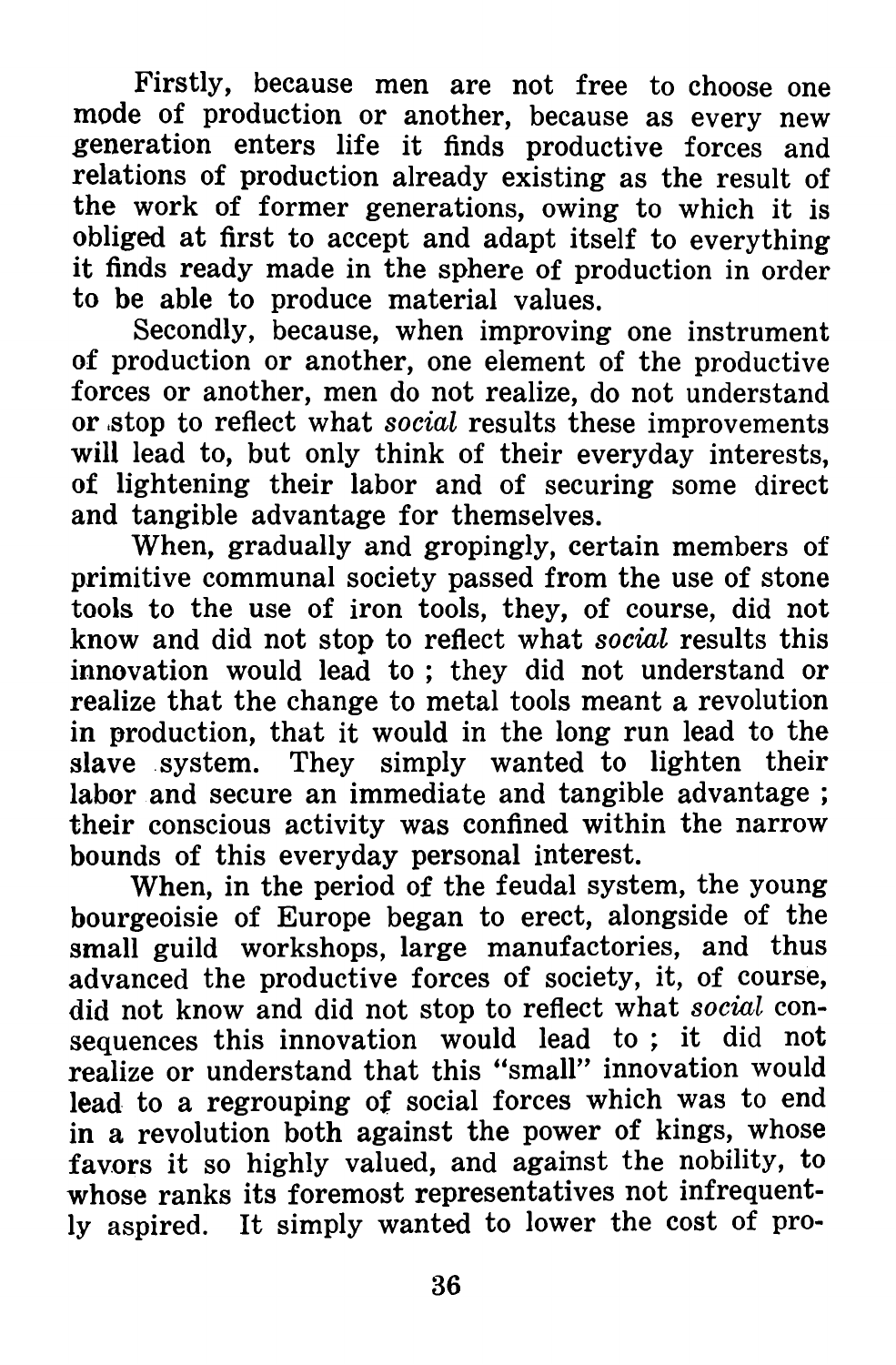**ducing goods, to throw larger quantities of goods on the markets of Asia and of recently discovered America, and to make bigger profits. Its conscious activity was confined within the narrow bounds of this commonplace practical aim.**

**When the Russian capitalists, in conjunction with foreign capitalists, energetically implanted modern large scale machine industry in Russia, while leaving tsardom intact and turning the peasants over to the tender mercies of the landlords, they, of course, did not know and did not stop to reflect what** *social* **consequences this extensive growth of productive forces would lead to ; they did not realize or understand that this big leap in the realm of the productive forces of society would lead to a regrouping of social forces that would enable the proletariat to effect a union with the peasantry and to bring about a victorious Socialist revolution. They simply wanted to expand industrial production to the limit, to gain control of the huge home market, to become monopolists, and to squeeze as much profit as possible out of the national economy. Their conscious activity did not extend beyond their commonplace, strictly practical interests. Accordingly, Marx says :**

**"In the social production of their life, [that is, in the production of the material values necessary to the life of men—***Ed***.] men enter into definite relations that are indispensable and** *independent***\* of their will ; these relations of production correspond to a definite stage of development of their material forces of production." (Karl Marx,** *Selected Works***, Eng. ed., Moscow 1946, Vol. I, p. 300.)**

**This, however, does not mean that changes in the relations of production, and the transition from old**

**<sup>\*</sup> Our italics.—***Ed.*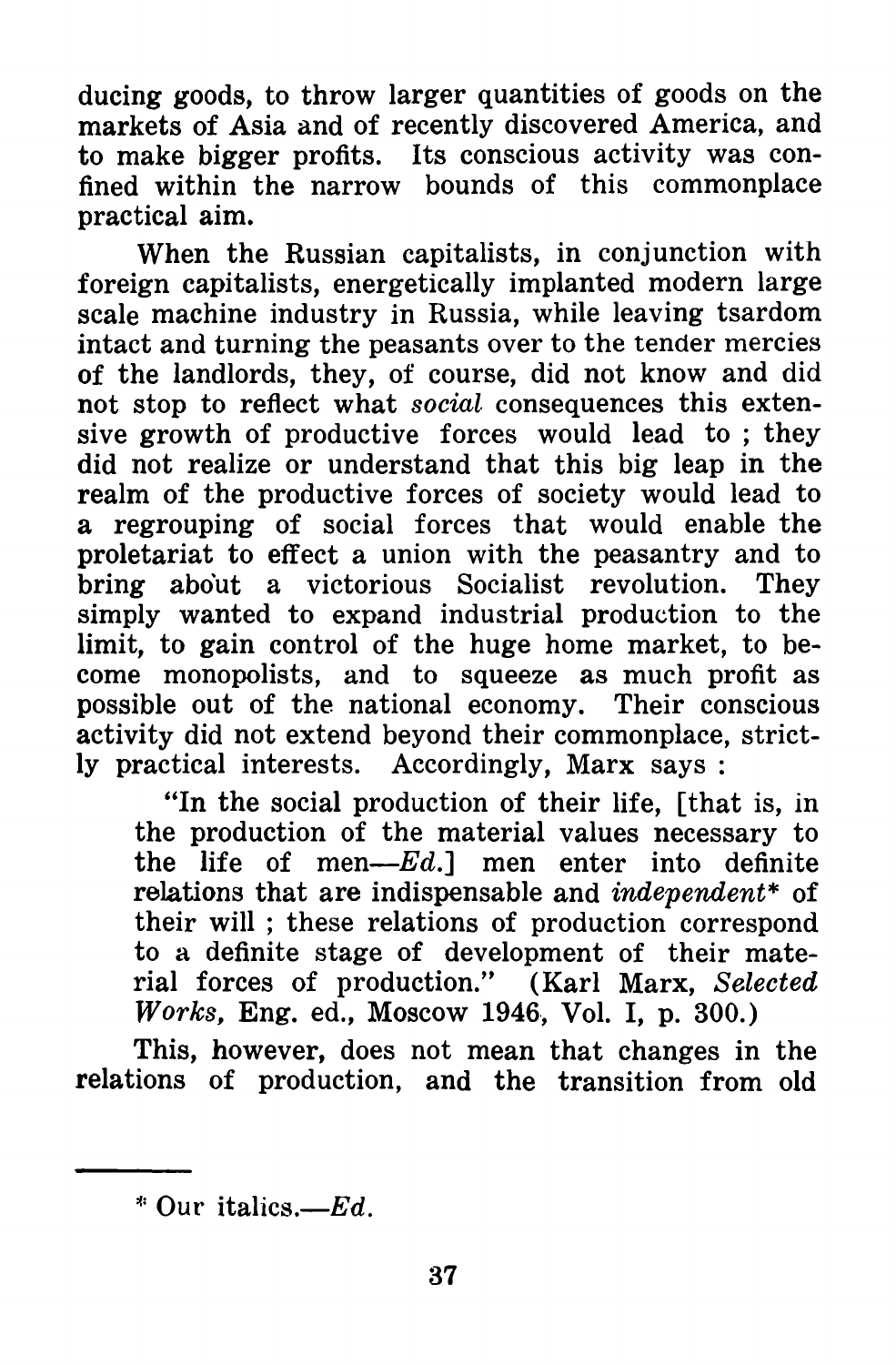**relations of production to new relations of production proceed smoothly, without conflicts, without upheavals. On the contrary, such a transition usually takes place by means of the revolutionary overthrow of the old relations of production and the establishment of new relations of production. Up to a certain period the development of the productive forces and the changes in the realm of the relations of production proceed spontaneously, independently of the will of men. But that is so only up to a certain moment, until the new and developing productive forces have reached a proper state of maturity. After the new productive forces have matured, the existing relations of production and their upholders—the ruling classes—become that "insuperable" obstacle which can only be removed by the conscious action of the new classes, by the forcible acts of these classes, by revolution. Here there stands out in bold relief the** *tremendous role* **of new social ideas, of new political institutions, of a new political power, whose mission it is to abolish by force the old relations of production. Out of the conflict between the new productive forces and the old relations of production, out of the new economic demands of society, there arise new social ideas ; the new ideas organize and mobilize the masses ; the masses become welded into a new political army, create a new revolutionary power, and make use of it to abolish by force the old system of relations of production, and to firmly establish the new system. The spontaneous process of development yields place to the conscious actions of men, peaceful development to violent upheaval, evolution to revolution.**

**"The proletariat," says Marx, "during its contest** with the bourgeoisie is compelled, by the force of **circumstances, to organize itself as a class. . . by means of a revolution it makes itself the ruling class, and, as such, sweeps away by force the old conditions of production."** *(The Communist Manifesto***— Karl Marx,** *Selected Works***, Eng. ed., Moscow 1946, Vol. I, p. 131.)**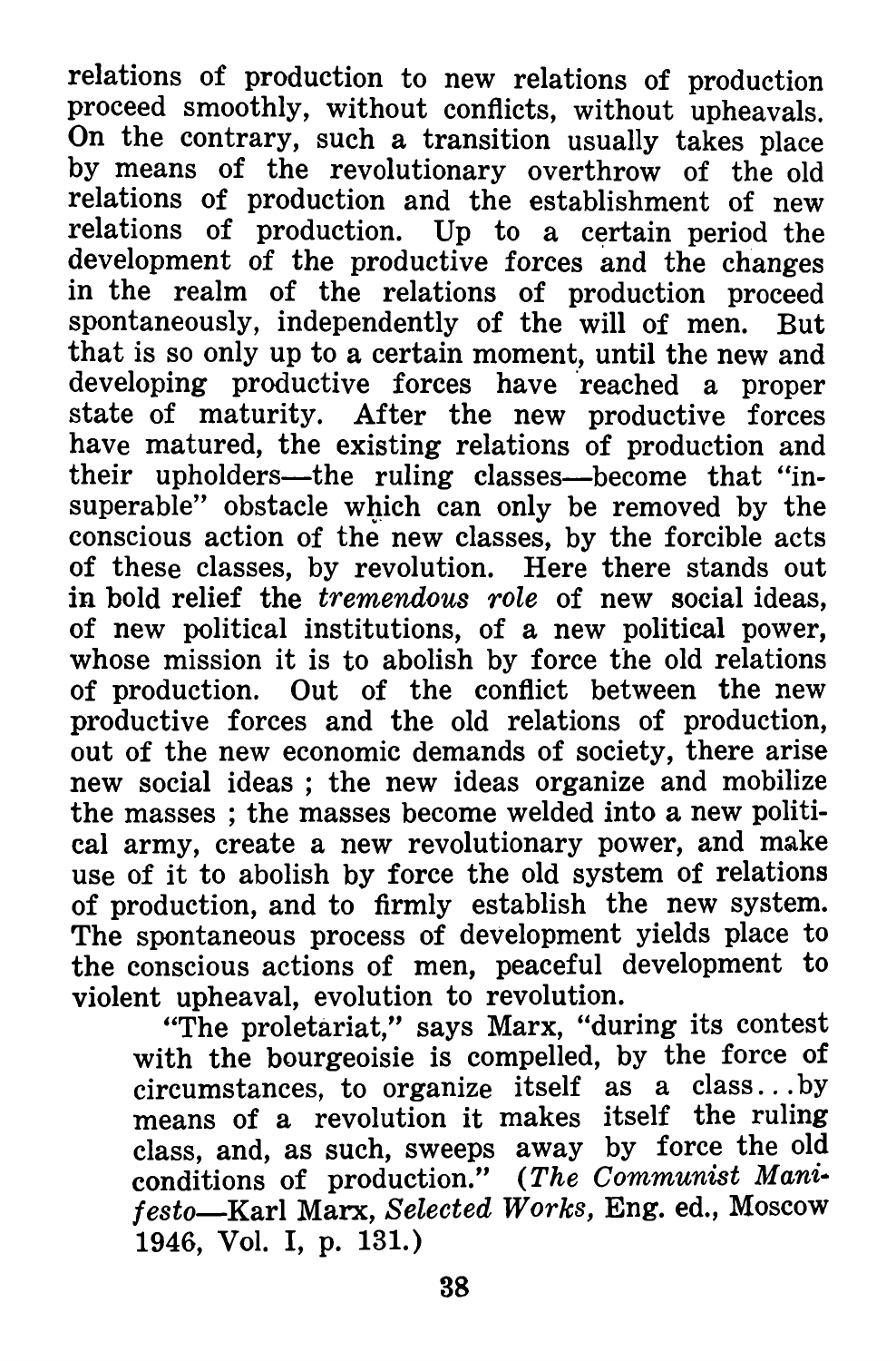**And further :**

**—"The proletariat will use its political supremacy to wrest, by degrees, all capital from the bourgeoisie, to centralize all instruments of production in the hands of the state,** *i.e.,* **of the proletariat organized as the ruling class ; and to increase the total of pro**ductive forces as rapidly as **p. 129.)**

**—"Force is the midwife of every old society pregnant with a new one." (Karl Marx,** *Capital,* **Vol. I. p. 776.)**

**Here is the formulation—a formulation of genius of the essence of historical materialism given by Marx in 1859 in his historic Preface to his famous book,** *Critique of Political Economy :*

**"In the social production of their life, men enter into definite relations that are indispensable and independent of their will ; these relations of production correspond to a definite stage of development of their material forces of production. The sum total of these relations of production constitutes the economic structure of society—the real foundation, on which rises a legal and political superstructure and to which correspond definite forms of social consciousness. The mode of production of material life determines the social, political and intellectual life process in general. It is not the consciousness of men that determines their being, but, on the contrary, their social being that determines their consciousness. At a certain stage of their development, the material productive forces in society come in conflict with the existing relations of production, or—what is but a legal expression for the same thing—with the property relations within which they have been at work before. From forms of development of the productive forces these relations turn into their fetters. Then begins an epoch of social revolution. With the change of the economic foundation the entire immense super-**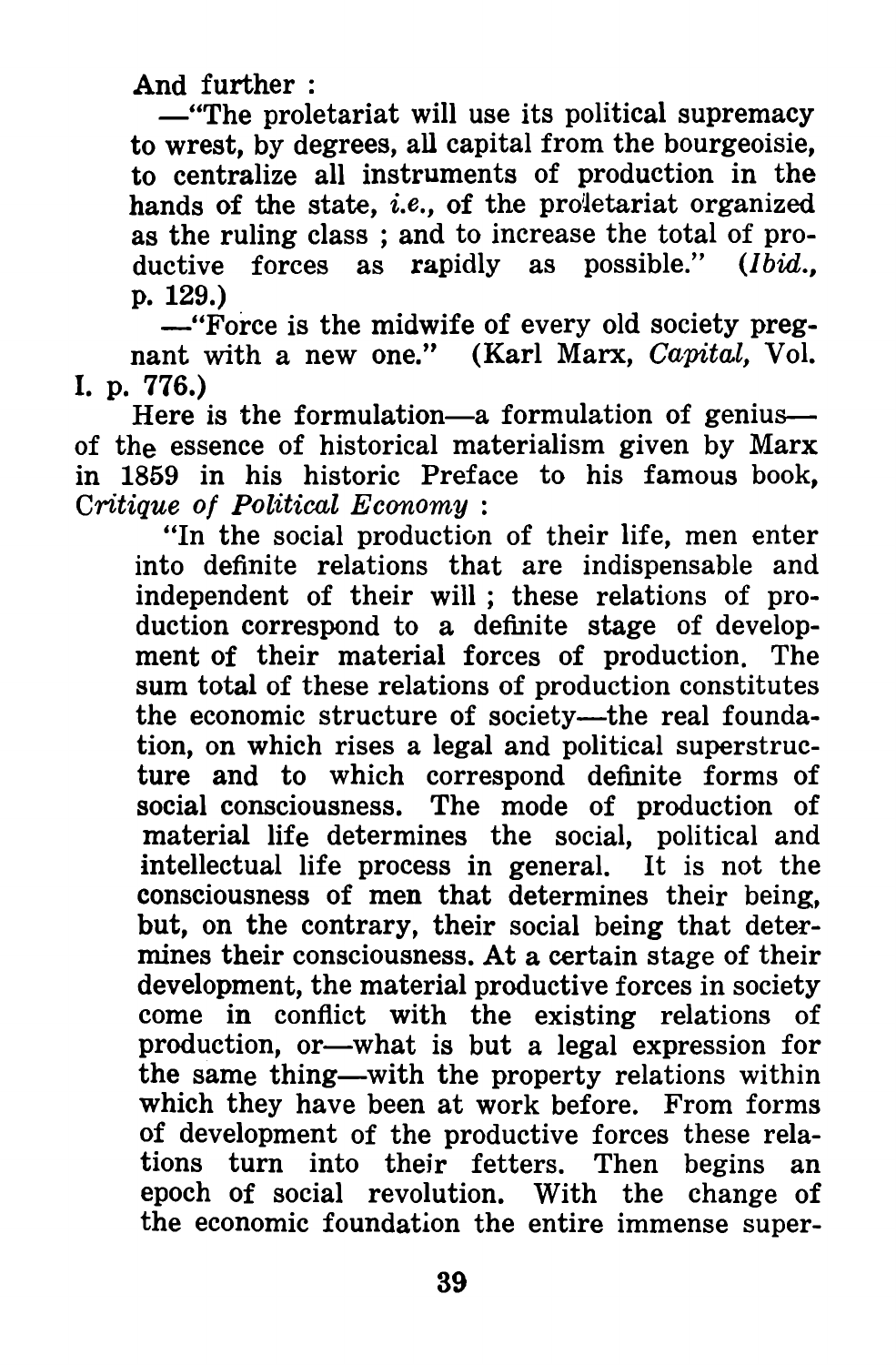**structure is more or less rapidly transformed. In** considering such transformations **should always be made between the material transformation of the economic conditions of production, which can be determined with the precision of natural science, and the legal, political, religious, aesthetic or philosophic—in short, ideological forms in which men become conscious of this conflict and fight it out. Just as our opinion of an individual is not based on what he thinks of himself, so can we not judge of such a period of transformation by its own consciousness ; on the contrary, this consciousness must be explained rather from the contradictions of material life, from the existing conflict between the social productive forces and the relations of production. No social order ever disappears before all the productive forces for which there is room in it have been developed ; and new, higher relations of production never appear before the material conditions of their existence have matured in the womb of the old society itself. Therefore, mankind always sets itself only such tasks as it can solve ; since, looking at the matter more closely, we will always find that the task itself arises only when the material conditions necessary for its solution already exist or are at least in the process of formation." (Karl Marx,** *Selected Works,* **Eng. ed., Moscow 1946, Vol. I, pp. 300-01.)**

**Such is Marxist materialism as applied to social life, to the history of society.**

**Such are the principal features of dialectical and historical materialism.**

**It will be seen from this what a theoretical treasure was safeguarded by Lenin for the Party and protected from the attacks of the revisionists and renegades, and how important was the appearance of Lenin's book,** *Materialism and Empirio-Criticism,* **for the development of our Party.**